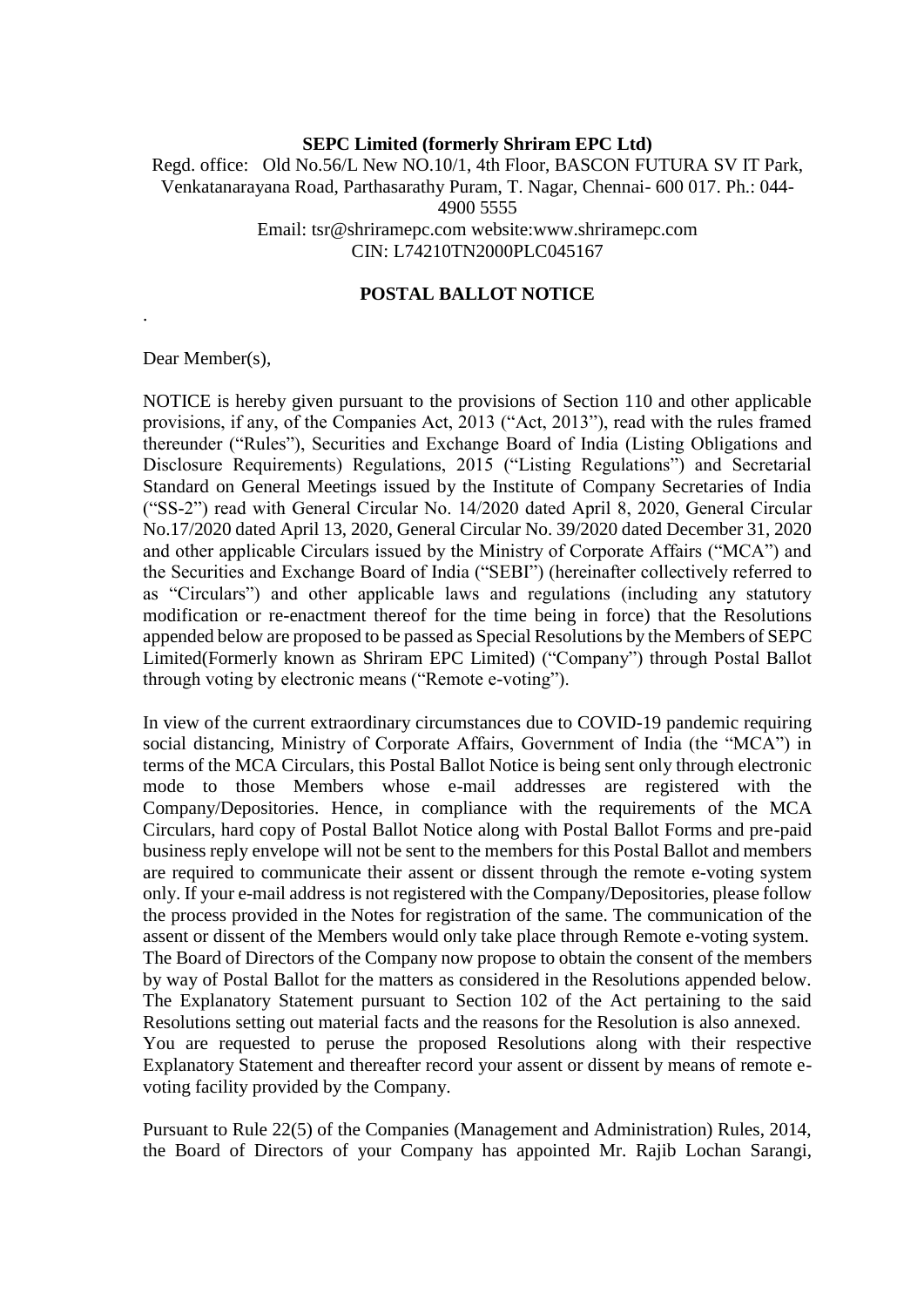Practicing Company Secretary as the Scrutinizer to conduct the Postal Ballot through Remote e-voting process in a fair and transparent manner.

The Remote e-voting period will commence from 09.00 a.m. (IST) on Thursday 6<sup>th</sup> January 2022, and will end at 5.00 p.m. (IST) on Friday, February 4, 2022. The Scrutinizer will submit their report to either Mr. T Shivaraman – Managing Director  $\&$  CEO of the Company or Mr. R S Chandrasekharan, Compliance Officer and CFO of the Company after completion of the scrutiny and the results of the postal ballot will be announced by Mr. T Shivaraman – Managing Director & CEO or Mr. R S Chandrasekharan, Compliance Officer and CFO or any one of the Directors of the Company on or before 6<sup>th</sup> February, 2022. at Old No.56/L, New No. 10/1 4th Floor, Bascon Futura SV IT Park, Venkatanarayana Road, Parthasarathy Puram, T. Nagar, Chennai- 600 017. The date of declaration of the postal ballot result will be taken to be the date of passing of the resolutions. The results shall also be displayed on the website of the Company [www.shriramepc.com.](http://www.shriramepc.com/)

#### **1. TO CONSIDER AND GIVE ASSENT/ DISSENT TO FOLLOWING RESOLUTION AS A SPECIAL RESOLUTION**:

### **Issue of equity shares of the Company to MARK AB CAPITAL INVESTMENT LLC, and/or its Subsidiaries/Associates on preferential basis pursuant to the Resolution Plan.**

**"RESOLVED THAT** pursuant/subject to the provisions of Section 42, Section 62 and all other applicable provisions, if any, of the Companies Act, 2013 (the **Act**) and rules made there under (including any statutory modification or re-enactment thereof for the time being in force), and/or the applicable rules, regulations, notifications, guidelines and circulars, if any, issued by the Securities and Exchange Board of India (the **SEBI**) from time to time, including the Securities and Exchange Board of India (Issue of Capital and Disclosure Requirements) Regulations, 2018, as amended, from time to time (the **ICDR Regulations**) and the Securities and Exchange Board of India (Substantial Acquisition of Shares and Takeovers) Regulations, 2011, as amended, from time to time (the **SAST Regulations**), the Prudential Framework for Resolution of Stressed Assets dated June 7, 2019 issued by the Reserve Bank of India (the **RBI**), the Government of India or any other competent authority and clarifications, if any, issued thereon from time to time by the appropriate authorities, and subject to the provisions of the Foreign Exchange Management Act, 1999 and the Regulations framed thereunder (including any statutory modification(s) or re-enactment thereof), the equity listing agreements (the **Listing Agreement**) entered into by SEPC Limited (the **Company**) with BSE Limited (the **BSE**) and the National Stock Exchange of India Limited (the **NSE**, together with the BSE, the **Stock Exchanges**) where the Company's equity shares of face value of Rs. 10 each (the **Equity Shares**) are listed and other concerned and appropriate authorities, and other applicable laws, if any, and relevant provisions of the Memorandum and Articles of Association of the Company and subject to such approval(s), consent(s), permission(s) and/or sanction(s), if any, of the Government of India, RBI, SEBI and any other appropriate authority(ies), approval of the lenders to the resolution plan by and between the Company and the lenders of the Company under RBI circular dated  $7<sup>th</sup>$  June 2019, as it is or with such modifications as are acceptable to the Board of Directors of the Company (the **Board**, which term shall be deemed to include any committee which the Board may have constituted or hereinafter constitute to exercise its powers including the powers conferred hereunder or any person(s) authorized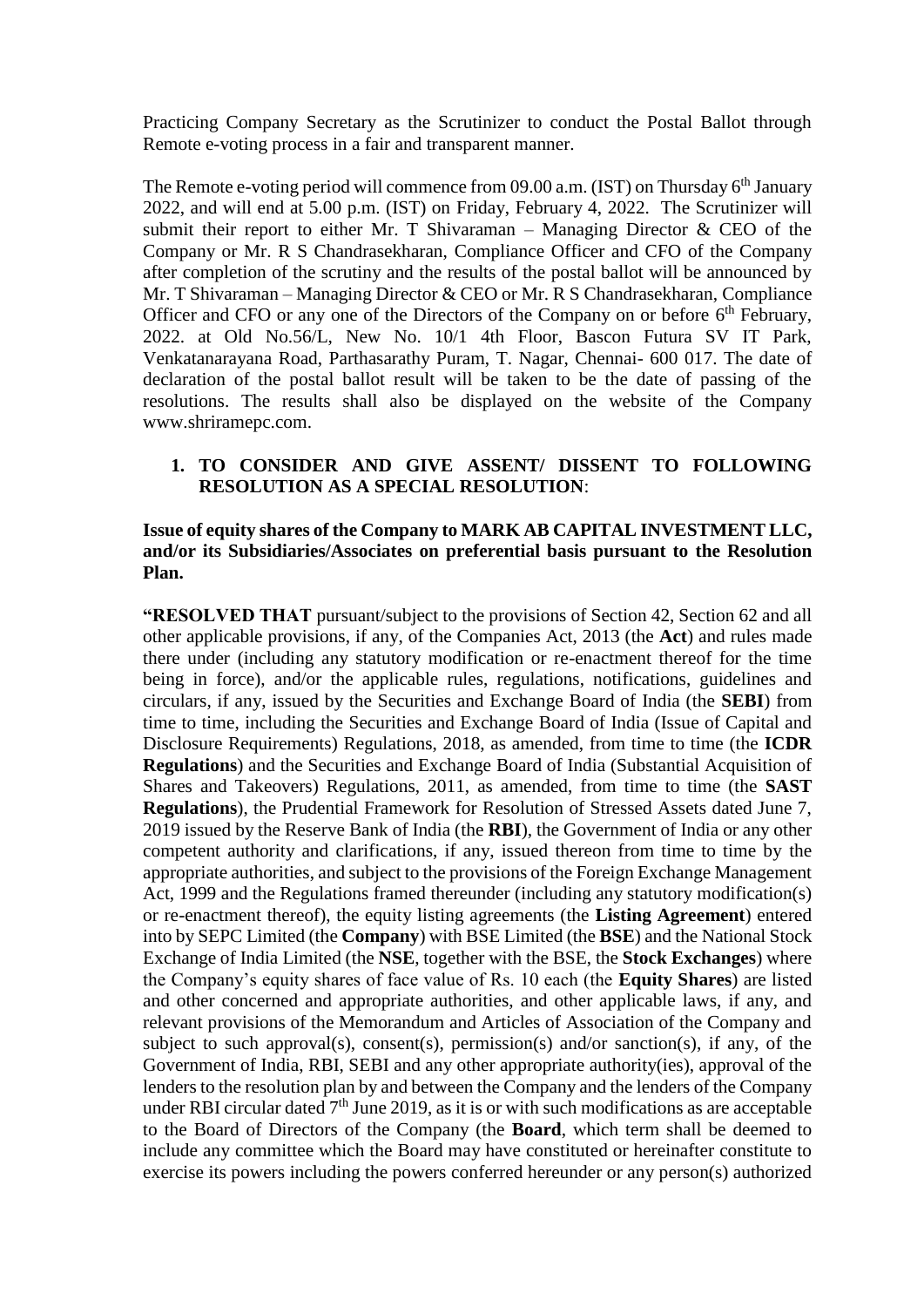by the Board to exercise the powers conferred on the Board) the approval of the members of the Company be and hereby accorded to offer, issue and allot equity shares for a minimum of Rs. 350 crores to MARK AB CAPITAL INVESTMENT LLC(MARK AB), and/or its Subsidiaries/Associates on preferential basis subject to the pricing as per the SEBI (ICDR) Regulations 2015 for a shareholdings of 26.4%.

**RESOLVED FURTHER THAT** above investment shall not trigger an open offer as provided for in SEBI(ICDR) Regulations 2015.

**RESOLVED FURTHER THAT** the Resolution Plan by and between the Company and the lenders of the Company under RBI circular dated 7<sup>th</sup> June 2019 formulated thereunder, which is subject to the clearance by the lenders/bankers and as approved by the lenders/ bankers of the Company as it is or with such modifications and approval of the shareholders, and in compliance of the terms of the agreement to be executed by and between the Company and its Lenders, the Company and the Board be and is hereby authorised to create, offer, issue and allot, for a minimum of Rs. 350 crores to MARK AB CAPITAL INVESTMENT LLC(MARK AB), and/or its Subsidiaries/Associates on preferential basis (the **Preferential Allotment**) subject to the pricing as per the SEBI (ICDR) Regulations 2015 in one or more tranches, at such time or times and on such further terms and conditions as may be finalized by the Board, subject to compliance with the minimum issue price requirement set out in Regulation 164A of the ICDR Regulations and the SAST Regulations.

**RESOLVED FURTHER THAT** the said Equity Shares to be so issued and allotted pursuant to the Preferential Allotment shall be in dematerialized form, fully paid-up and shall rank paripassu in all respects including as to dividend, with the existing fully paid-up Equity Shares of the Company, subject to the relevant provisions contained in the Memorandum and Articles of Association of the Company.

**RESOLVED FURTHER THAT** the "Relevant Date" for the preferential issue, as per SEBI ICDR Regulations, for the determination of price, which shall not be less than Rs.10/ per share for the issue of the above mentioned shares, shall be 05<sup>th</sup> January, 2022 being the date 30(thirty) days prior to the last date specified by the Company for receipt of assents/ dissents from shareholders by E-voting i.e. the deemed date of the meeting of shareholders.

**RESOLVED FURTHER THAT** the Equity Shares shall be issued and allotted within the period prescribed under the applicable laws and shall be subject to lock in as provided under the ICDR Regulations and the SAST Regulations.

**RESOLVED FURTHER THAT** the Board be and is hereby authorised on behalf of the Company to issue the said Equity Shares to MARK AB and its Subsidiaries/Associates pursuant to the Preferential Allotment, in the best interests of the Company, and to do all such acts, deeds and things as may be considered expedient and necessary in order to give effect to the Preferential Allotment.

**RESOLVED FURTHER THAT** for the purpose of giving effect to the above resolutions, the Board be and is hereby authorised on behalf of the Company, to decide the terms and conditions of the Equity Shares to be issued to MARK AB and its Subsidiaries/Associates pursuant to the Preferential Allotment, in the best interests of the Company and also subject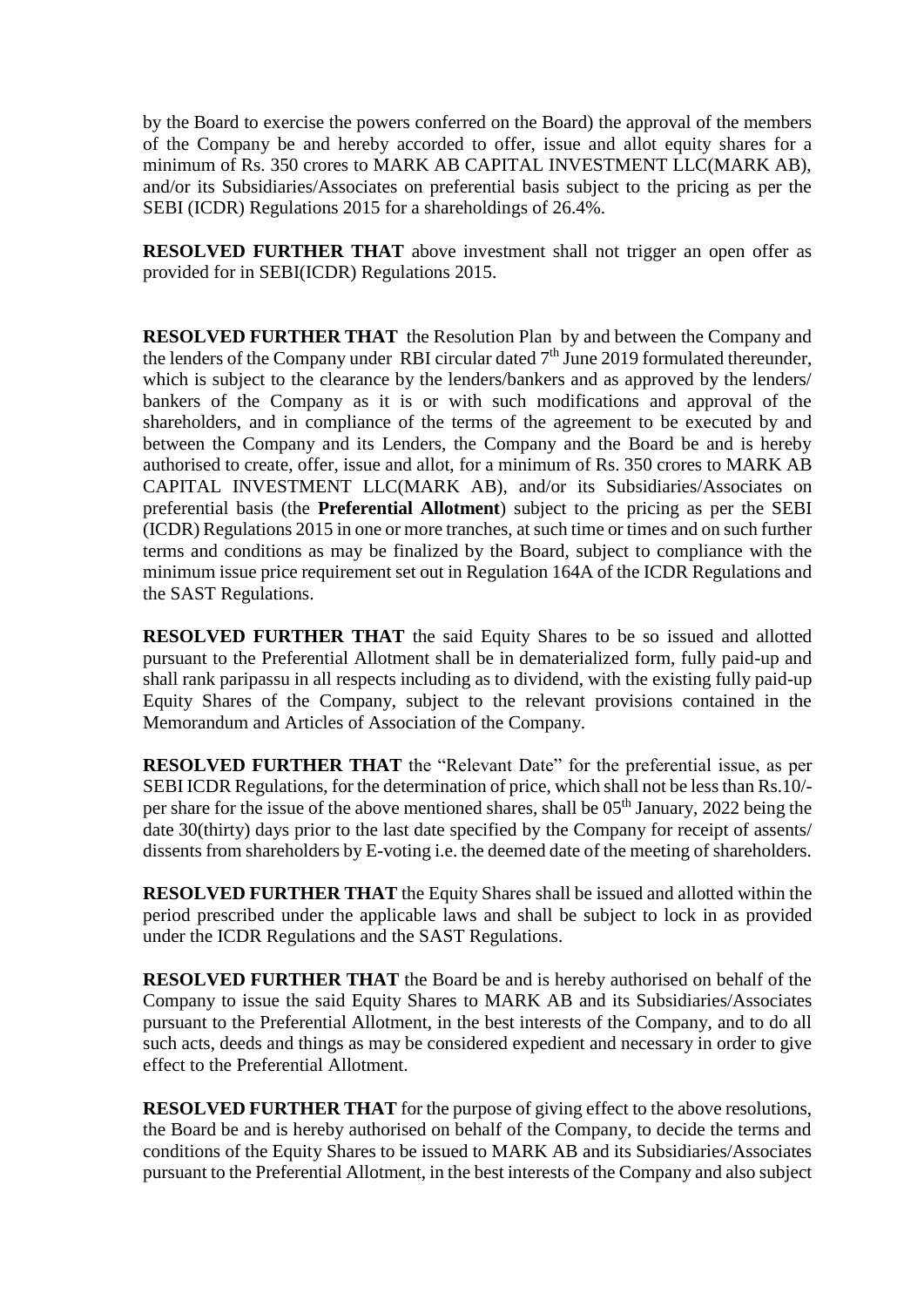to approval of the bankers based on the Resolution Plan by and between the Company and the lenders of the Company under RBI circular dated  $7<sup>th</sup>$  June 2019, as it is or with such modifications and take all actions and do all such deeds, matters and things as it may, in its absolute discretion, deem necessary, desirable, incidental or expedient for issue or allotment of the said Equity Shares to MARK AB and its Subsidiaries/Associates and listing thereof with the Stock Exchanges where the existing Equity Shares of the Company are listed and to take all such steps and to do all such things as may be required to comply with the requirements of the ICDR Regulations, the SAST Regulations and other applicable laws and give all such directions as the Board may consider necessary, expedient or desirable, including without limitation, effecting any modification to the foregoing (including any modifications to the terms of the allotment), to prescribe the forms of application, private placement offer letters, allotment, to enter into any definitive agreements and other incidental documents or other instruments and writings, and to take such actions or give such directions as may be necessary or desirable and to file applications and obtain any approvals, permissions, sanctions which may be necessary or desirable and to resolve and settle all questions and difficulties that may arise in relation to the proposed creation, issue, offer and allotment of the said Equity Shares to MARK AB and its Subsidiaries/Associates pursuant to the Preferential Allotment and to do all acts, deeds and things in connection therewith and incidental thereto as the Board in its absolute discretion may deem fit and to appoint such consultants, valuers, legal advisors, advisors and all such agencies as may be required for the issue and allotment of the said Equity Shares to MARK AB and its Subsidiaries/Associates pursuant to the Preferential Allotment, without being required to seek any further consent or approval of the members of the Company and that the members of the Company shall be deemed to have given their approval thereto expressly by the authority of this resolution.

**RESOLVED FURTHER THAT** subject to the provisions of ICDR Regulations, the SAST Regulations and other applicable laws, the Board be and is hereby authorized on behalf of the Company to vary, modify, or alter any of the relevant terms and conditions of the Preferential Allotment to MARK AB and its Subsidiaries/Associates as it may deem expedient.

**RESOLVED FURTHER THAT** the Board be and is hereby authorised to negotiate, finalise and execute all definitive agreements and other incidental documents, instruments and writings ,if any and to do any / all acts, deeds and things on behalf of the Company as may be considered expedient and necessary in order to give effect to each of the aforesaid resolutions for creation, issue and allotment of the said Equity Shares to MARK AB and its Subsidiaries/Associates pursuant to the Preferential Allotment.

**RESOLVED FURTHER THAT** the Board be and is hereby authorised on behalf of the Company to execute and file any and all requisite forms, documents, returns, and/or deeds with any regulatory authority in connection with the above resolutions with the Registrar of Companies, SEBI, Stock Exchanges, RBI, NSDL, CDSL and other regulatory Authorities..

**RESOLVED FURTHER THAT** the Board be and is hereby authorised to delegate all or any of the powers herein conferred on it, to any Committee of Directors or Managing Director or any other Officer(s) of the Company to implement the aforesaid resolutions.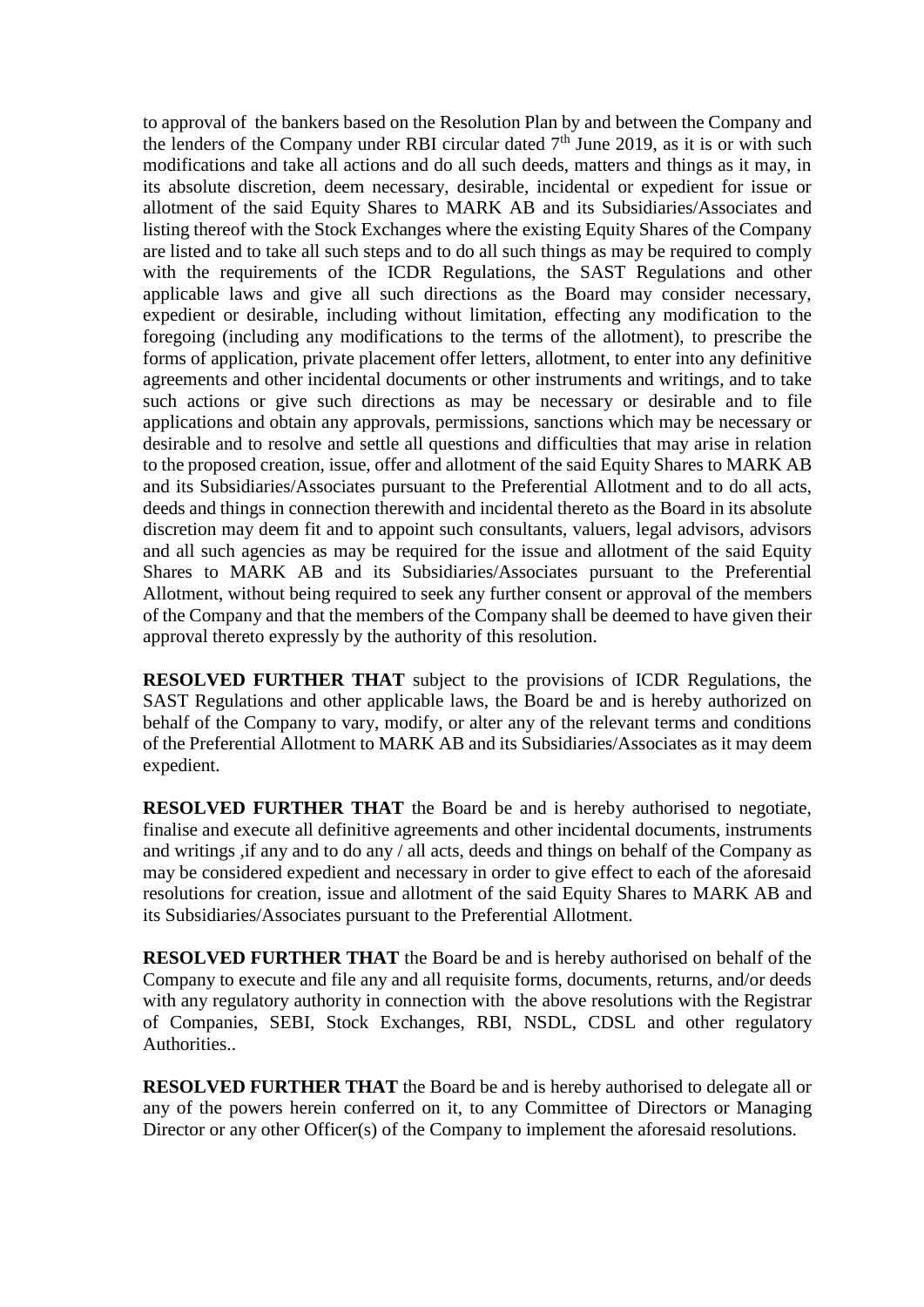**RESOLVED FURTHER THAT** all actions taken by the Board in connection with any matter(s) referred to or contemplated in any of the foregoing resolutions be and are hereby approved, ratified and confirmed in all respects."

# **2. TO CONSIDER AND APPROVE ISSUE OF COMPULSORILY CONVERTIBLE DEBENTURES (CCD) IN LIEU OF EXISTING DEBT WITH YIELD AND CONVERTIBLE INTO EQUITY AT FUTURE DATE AS PER RESOLUTION PLAN**

### **TO CONSIDER AND GIVE ASSENT/ DISSENT TO FOLLOWING RESOLUTION AS A SPECIAL RESOLUTION**:

**"RESOLVED THAT** pursuant to the provisions of Sections 42, 62, 71 and other applicable provisions, if any, of the Companies Act, 2013 read with the rules made thereunder, including the Companies(Prospectus and Allotment of Securities) Rules, 2014 and the Companies (Share Capital and Debentures)Rules,2014,including any amendments, statutory modification(s) and / or re-enactment thereof for the time being in force)(the "Companies Act"), all other applicable laws, rules and regulations, the Foreign Exchange Management Act,1999, and the rules and regulations made thereunder, including the Foreign Exchange Management (Non-Debt Instruments) Rules, 2019, each as amended from time to time ( collectively, "FEMA"), the relevant provisions of the Memorandum and Articles of Association of the Company, applicable provisions of the Securities and Exchange Board of India (Issue of Capital and Disclosure Requirements) Regulations, 2018 (including any amendment, modification, variation or re-enactment thereof)(the "ICDR Regulations"), the Securities and Exchange Board of India (Listing Obligations and Disclosure Requirements) Regulations, 2015, as amended, the listing agreements entered into by the Company with the BSE Limited ("BSE"), National Stock Exchange of India Limited ("NSE", and together with BSE, the" Stock Exchanges")where the equity shares of the Company of face value of Re. 10 each (the "Equity Shares") are listed and such other statutes, clarifications, rules, regulations, circulars, notifications, guidelines, if any, as may be applicable, as amended from time to time issued by the Government of India ("Government of India"),the Ministry of Corporate Affairs ("MCA"), the Reserve Bank of India ("RBI"), BSE, NSE, the Registrar of Companies, Tamil Nadu at Chennai ("ROC"), the Securities and Exchange Board of India ("SEBI") and any other appropriate governmental or regulatory authority and subject to all other approval(s), consent(s), permission(s) and / or sanction(s) as may be required from various regulatory and statutory authorities, including the Government of India, the RBI,SEBI, MCA, ROC and the Stock Exchanges (hereinafter referred to as "Appropriate Authorities"),and subject to such terms, conditions and modifications as may be prescribed by any of the Appropriate Authorities while granting such approval(s), consent(s), permission(s) and/ or sanction(s), which may be agreed to by the Board of Directors of the Company (hereinafter referred to as the "Board", which term shall be deemed to include any committee(s) constituted / to be constituted by the Board to exercise its powers including powers conferred by this resolution), ), approval of the lenders to the resolution plan by and between the Company and the lenders of the Company under RBI circular dated 7<sup>th</sup> June 2019, the approval of the members of the Company be and is hereby accorded to issue and allot Compulsorily Convertible Debentures Lenders in lieu of existing Debt with yield, which will be convertible into Equity shares at a future date, in compliance with the applicable regulations and as permitted under the applicable law, in one or more tranches, for an aggregate amount upto Rs. 175 crores (Rupees One Hundred and seventy five Crores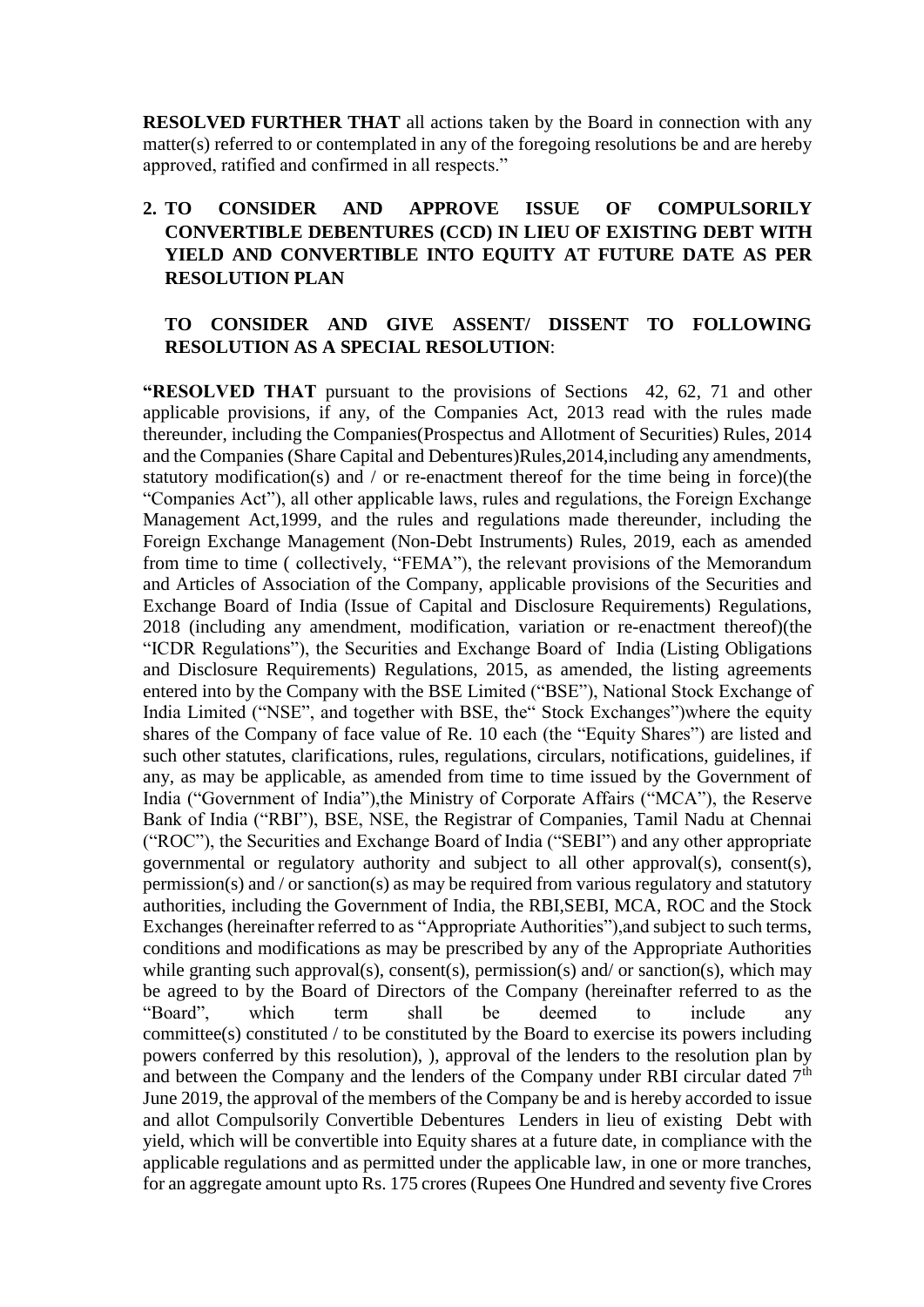only), with an yield as per the Resolution Plan, in accordance with the provisions of Chapter VI of the ICDR Regulations.

**RESOLVED FURTHER THAT** the issue of Securities shall be subject to the following terms and conditions:(i)the Equity Shares that may be issued on conversion of CCD as aforesaid shall be subject to the provisions of the memorandum and articles of association of the Company and rank pari – passu with the then existing Equity Shares in all respects including dividend; and (ii) the number and  $\ell$  or conversion price in relation to Equity Shares that may be issued and allotted on conversion of convertible Securities that may be issued as aforesaid shall be appropriately determined at the time of conversion as per the Resolution Plan.

**RESOLVED FURTHER THAT** in case of the issue of CCD, the Board is hereby authorized to issue and allot such number of Equity Shares as may be required to be issued and allotted upon conversion as referred to above in accordance with the terms of issue in respect of such Securities or listing particulars;

**RESOLVED FURTHER THAT** for the purpose of giving effect to issue and allotment of CCDs as described above, the Board be and is hereby authorised on behalf of the Company to do all such acts, deeds, matters and things, as it may, in its absolute discretion, deem necessary or desirable for such purpose, including without limitation, the determination of the nature of the issuance, terms and conditions for issuance of Securities including the number of Securities that may be offered at such price under applicable law, conversion of the Securities and filing of such documents (in draft or final form) with Stock Exchanges and sign all deeds, documents and writings and to settle all questions, difficulties or doubts that may arise with regard to the issue, or allotment of Securities and take all such steps which are incidental and ancillary in this connection as it may in its absolute discretion, deem fit without being required to seek further consent or approval of the Members or otherwise to the end and intent that the Members shall be deemed to have given their approval thereto expressly by the authority of this resolution;

**RESOLVED FURTHER THAT** the board of directors of the Company be and is hereby authorized to delegate all or any of the powers herein conferred to any committee of directors or any whole-time director(s)of the Company in such manner as they may deem fit in their absolute discretion with the power to take such steps and to do all such acts, deeds, matters and things as they may deem fit and proper for the purposes of the Issue and settle any questions or difficulties that may arise in this regard to the Issue without being required to seek any further consent or approval of the members or otherwise to the end and intent that the members of the Company shall be deemed to have given their approval thereto expressly by the authority of this resolution;

**RESOLVED FURTHER THAT** the Board be and is hereby authorised to do all such acts, deeds, matters and things and take all such steps as may be necessary, proper or expedient to give full effect to the above resolution and matters connected therewith or incidental thereto.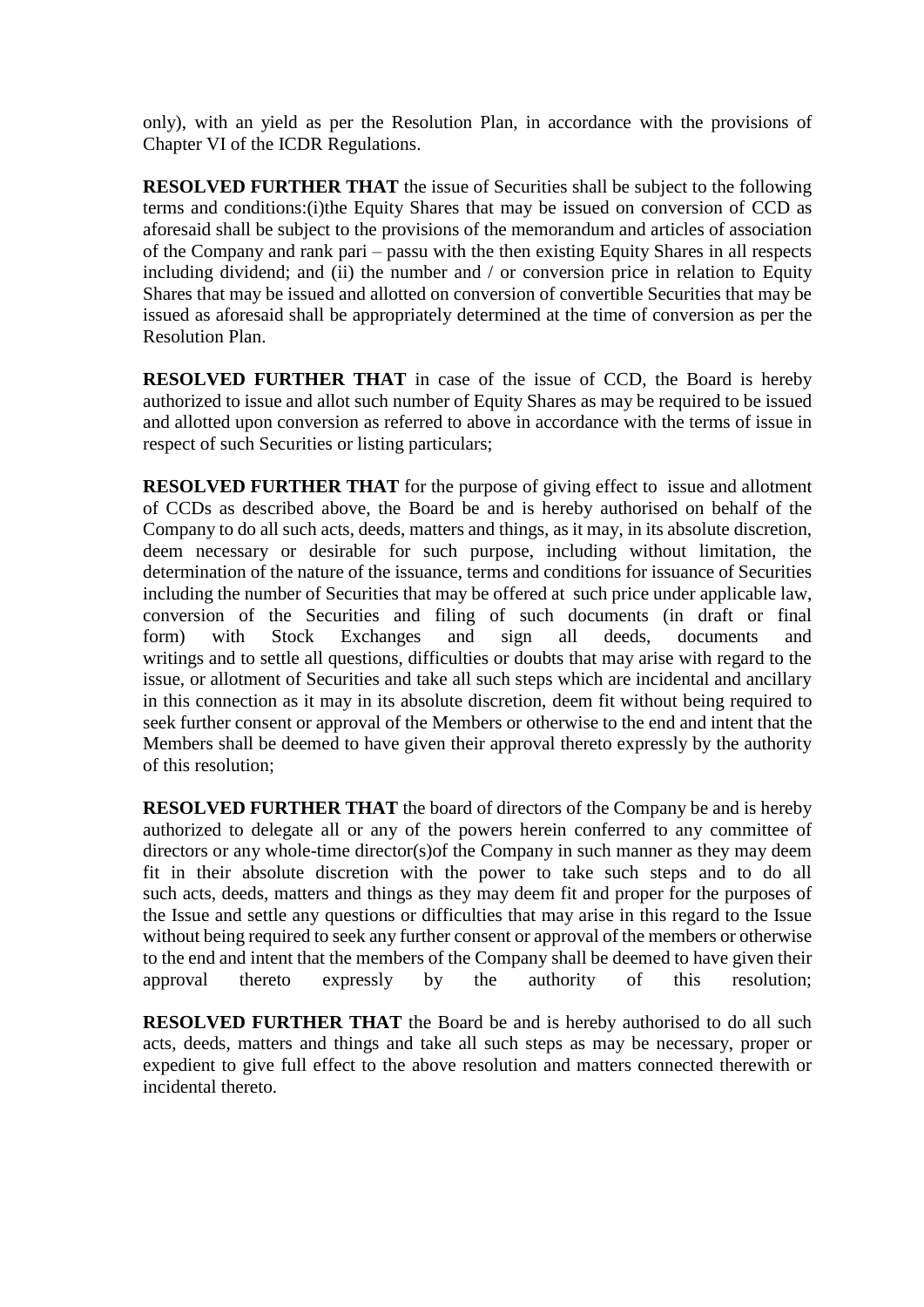# **3. TO CONSIDER AND APPROVE ISSUE OF NON CONVERTIBLE DEBENTURES (NCD) IN LIEU OF EXISTING DEBT WITH YIELD AND REDEMPTION AS PER RESOLUTION PLAN**

## **TO CONSIDER AND GIVE ASSENT/ DISSENT TO FOLLOWING RESOLUTION AS A SPECIAL RESOLUTION**:

**"RESOLVED THAT** pursuant to the provisions of Section 42 and other applicable provisions, if any, of the Companies Act, 2013 ("Act") read together with the Companies (Prospectus and Allotment of Securities) Rules, 2014, including any modification, amendment, substitution or re-enactment thereof, for the time being in force and the provisions of the memorandum of association and the of association of the Company, ), approval of the lenders to the resolution by and between the Company and the lenders of the Company under RBI circular dated  $7<sup>th</sup>$  June 2019, the approval and consent of the members of the Company, be and is hereby accorded to the Board of directors of the Company or any Committee of the Board of Directors ("Board") to issue 17500000 nonconvertible debentures(NCDs) of Rs.100/- each not exceeding Rs.175 crores (rupees one hundred and seventy five crores only) to the lenders in lieu of existing Debt , in compliance with the applicable regulations and as permitted under the applicable law, in one or more tranches, for an aggregate amount upto Rs. 175 crores (Rupees One Hundred and seventy five Crore only), with an yield and redemption as per the Resolution Plan, in accordance with the provisions of Chapter VI of the ICDR Regulations.

**"RESOLVED FURTHER THAT** the Board be and is hereby authorised and empowered to arrange, settle and determine the terms and conditions including without limitation, interest, repayment, per the Resolution Plan.

**RESOLVED FURTHER THAT** the issue of Securities shall be subject to the terms and conditions as per the Resolution Plan.

**RESOLVED FURTHER THAT** for the purpose of giving effect to issue and allotment of NCDs as described above, the Board be and is hereby authorised on behalf of the Company and in line with the resolution plan to do all such acts, deeds, matters and things, as it may, in its absolute discretion, deem necessary or desirable for such purpose, including without limitation, the determination of the nature of the issuance, terms and conditions for issuance of NCDs and sign all deeds, documents and writings and to settle all questions, difficulties or doubts that may arise with regard to the issue, or allotment of Securities and take all such steps which are incidental and ancillary in this connection as it may in its absolute discretion, deem fit without being required to seek further consent or approval of the Members or otherwise to the end and intent that the Members shall be deemed to have given their approval thereto expressly by the authority of this resolution;

**RESOLVED FURTHER THAT** the board of directors of the Company be and is hereby authorized to delegate all or any of the powers herein conferred to any committee of directors or any whole-time director(s)of the Company in such manner as they may deem fit in their absolute discretion with the power to take such steps and to do all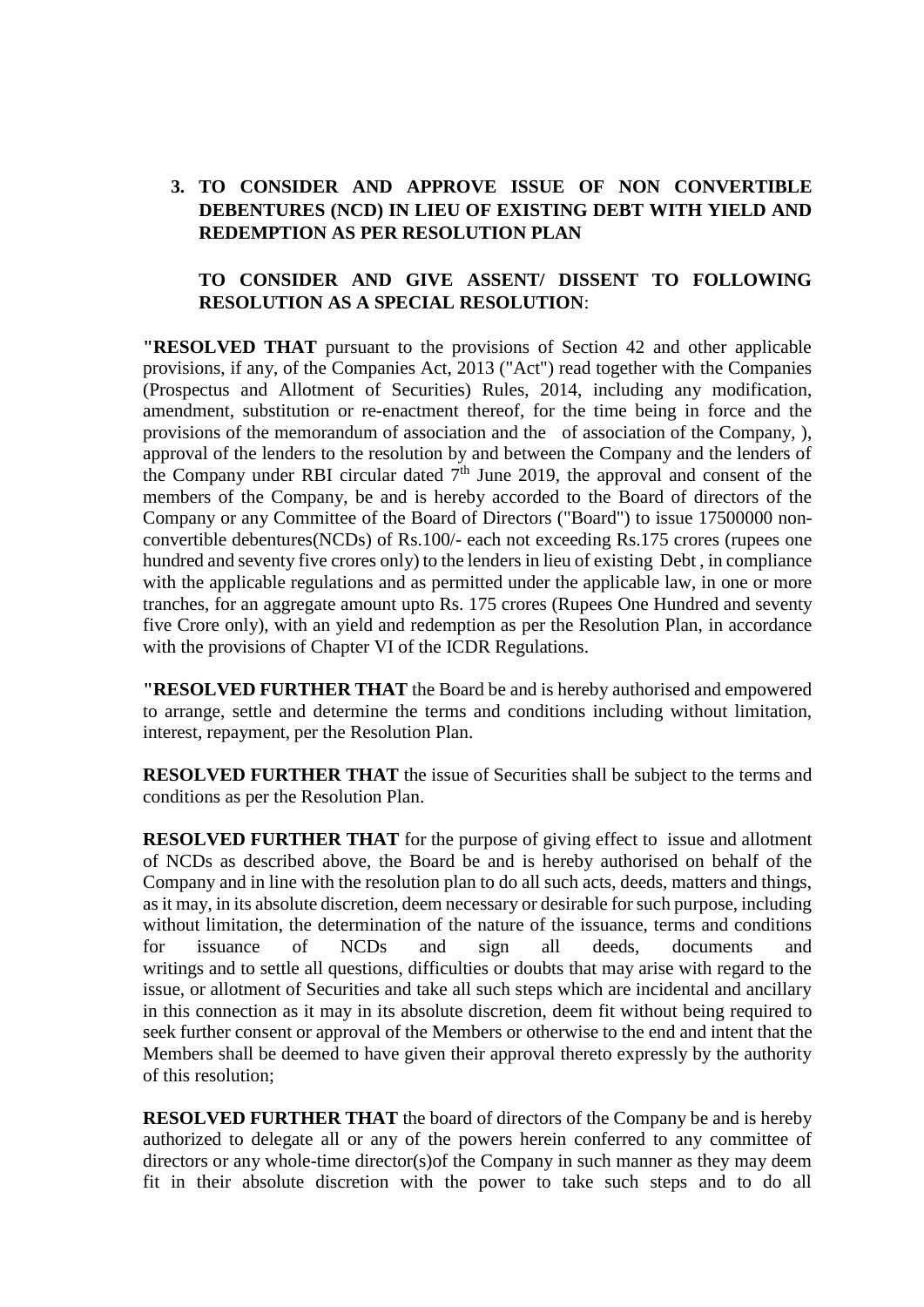such acts, deeds, matters and things as they may deem fit and proper for the purposes of the Issue and settle any questions or difficulties that may arise in this regard to the Issue without being required to seek any further consent or approval of the members or otherwise to the end and intent that the members of the Company shall be deemed to have given their approval thereto expressly by the authority of this resolution;

**RESOLVED FURTHER THAT** the Board be and is hereby authorised to do all such acts, deeds, matters and things and take all such steps as may be necessary, proper or expedient to give full effect to the above resolutions and matters connected therewith or incidental thereto.

This Notice and resolution plan will be available on the website of the Company (www.shriramepc.com), besides being communicated to the National Stock Exchange of India Limited and BSE Limited.

#### For SEPC Limited

Place: Chennai T Shivaraman

Date: 5 January 2022 Managing Director & CEO

Registered Office: Old No.56/L, New No. 10/1 4th Floor, Bascon Futura SV IT Park, Venkatanarayana Road, Parthasarathy Puram, T. Nagar, Chennai- 600 017

NOTES:

1. The explanatory statement pursuant to Section 102 of the Companies Act, 2013 read with Section 110 of the Companies Act, 2013 setting out all material facts is annexed hereto.

2. The Notice is being sent to all the Shareholders electronically, whose names appear on the Register of Members / List of Beneficial Owners as received from the National Securities Depository Limited (NSDL) / Central Depository Services (India) Limited (CDSL) as on 31 st December, 2021.

The Board has appointed Mr. Rajib Lochan Sarangi, Practising Company Secretary, Chennai, as the Scrutinizer for conducting the postal ballot voting process in accordance with the law and in a fair and transparent manner.

The shareholders of the Company are required to exercise their voting rights electronically and the clear instructions are attached herewith.

The special resolutions mentioned above shall be declared as passed if the number of votes cast in favour of the resolutions is three times more than the votes, if any, cast against the said resolutions.

The Scrutinizer will submit their report to either Mr. T Shivaraman – Managing Director & CEO of the Company or Mr. R S Chandrasekharan, CFO of the Company after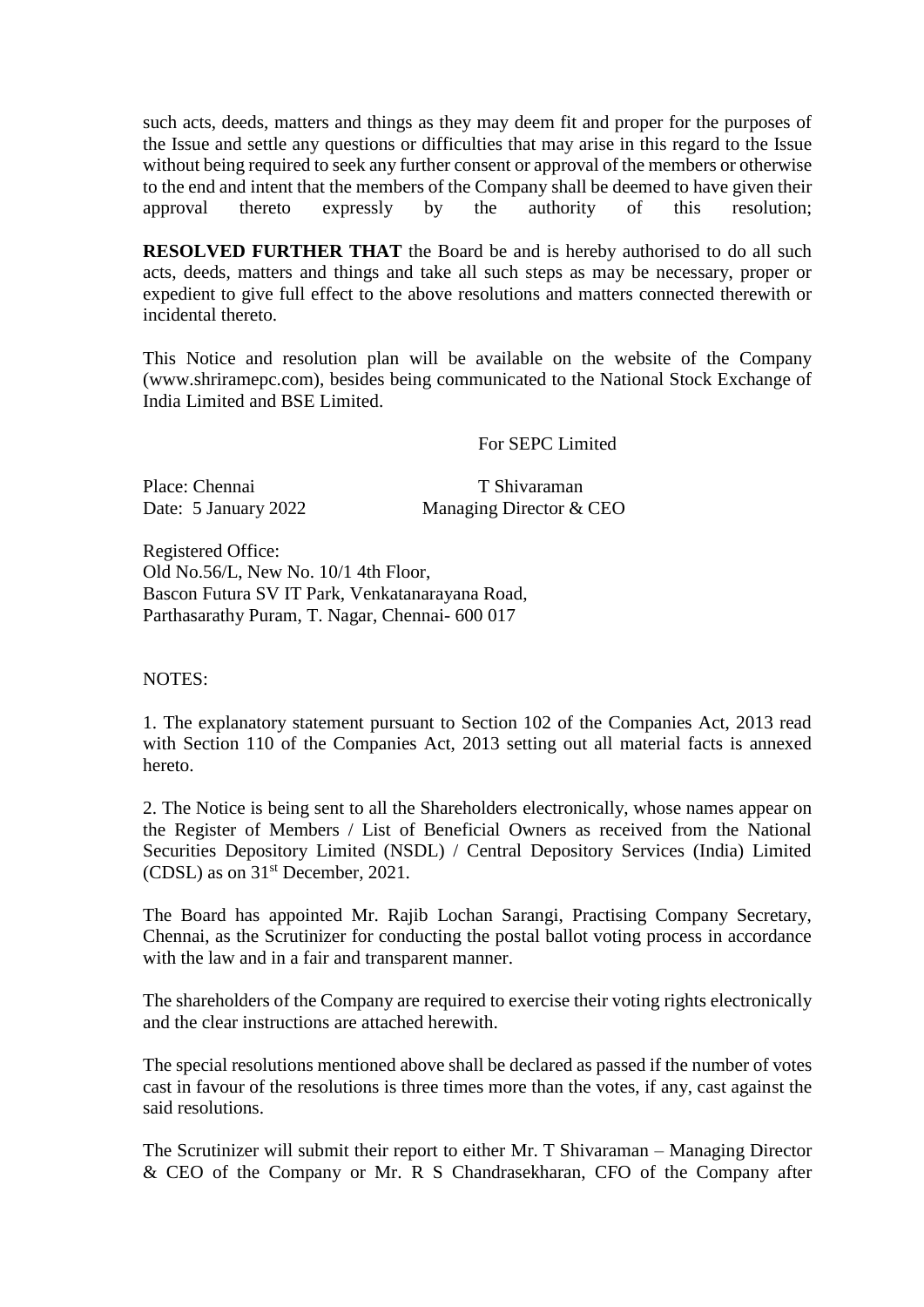completion of the scrutiny and the results of the postal ballot will be announced by Mr. T Shivaraman – Managing Director & CEO or Mr. R S Chandrasekharan, CFO or any one of the Directors of the Company on or before 05<sup>th</sup> February, 2022 at Old No.56/L, New No. 10/1 4th Floor, BASCON FUTURA SV IT Park, Venkatanarayana Road, Parthasarathy Puram, T. Nagar, Chennai- 600 017. The date of declaration of the postal ballot result will be taken to be the date of passing of the resolutions. The results shall also be displayed on the website of the Company www.shriramepc.com.

The results of the postal ballot will be published in one English Newspaper with nationwide circulation and in one Tamil Newspaper for the information of members, and will also be informed to the stock exchanges where the equity shares of the Company are listed.

In compliance with Section 108 of the Companies Act, 2013, read with Rule 20 of the Companies (Management and Administration) Rules, 2014 and Regulation 44 of the Securities and Exchange Board of India (Listing Obligations and Disclosure Requirements) Regulations, 2015 and various circulars, notifications, clarifications issued by MCA & SEBI, , the Company has extended e-voting facility for its Members to enable them to cast their votes electronically instead of dispatching Postal Ballot Form.

The instructions for e-voting are as under:-

In case of members receiving e-mail:

(i) Log on to the e-voting website www.evotingindia.com

(ii) Click on "Shareholders" tab

(iii) Now, select the "COMPANY NAME" from the drop down menu and click on "SUBMIT"

(iv) Now Enter your User ID (For CDSL: 16 digits beneficiary ID, For NSDL: 8 Character DP ID followed by 8 Digits Client ID, Members holding shares in Physical Form should enter Folio Number registered with the Company and then enter the Captcha Code as displayed and Click on Login.

(v) If you are holding shares in Demat form and had logged on to www.evotingindia.com and voted on an earlier voting of any company, then your existing password is to be used. If you are a first time user follow the steps given below.

(vi) Now, fill up the following details in the appropriate boxes:

**……..**

# **EXPLANATORY STATEMENT**

# **ANNEXURE TO NOTICE - EXPLANATORY STATEMENT UNDER SECTION 102 OF THE COMPANIES ACT, 2013**

## **ITEM NO. 1:**

The Company's revenue has been stagnating in the last 3 years, inspite of good business potential in the EPC space due to constraints in the working capital, despite sizable executable orderbook, primarily non-fund based limits. The ability of the Company to perform well is scuttled by such constraints.

New business could not be undertaken due to non-fund based constraints. The infusion of funds by the present Promoters have gone more into servicing of debt obligations rather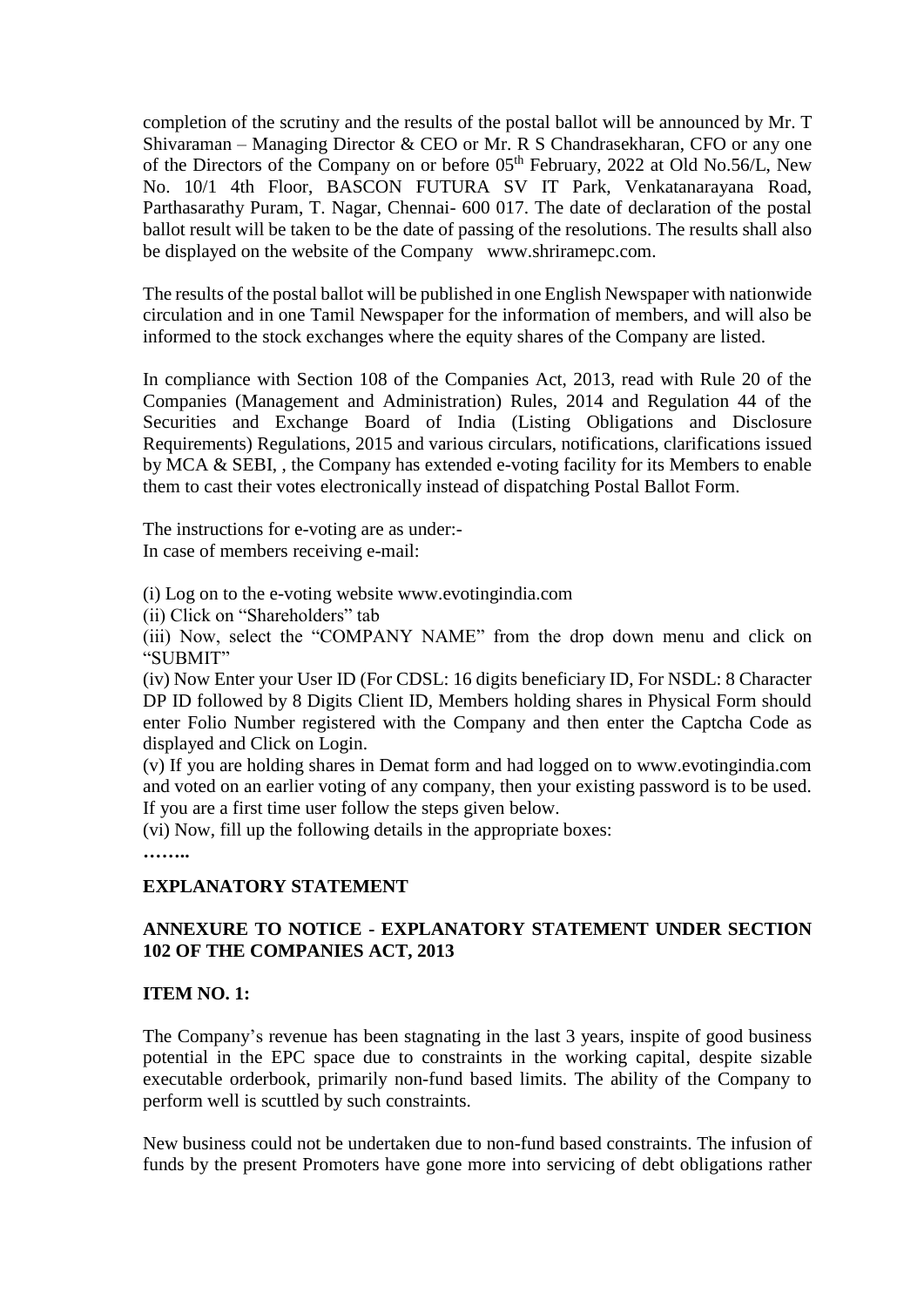than being used for growth of the Company. The Company needs a strategic investor, who could infuse funds into the Company and simultaneously reduce the debt level and to sustain and grow.

Based on the foregoing, the Company held discussions with MARK AB CAPITAL INVESTMENT LLC (MARK AB ), with experience in EPC companies in Kuwait, UAE, and Russia among others.

In view of the foregoing, MARK AB has presented a Business Plan to the Company, which has been submitted as a Resolution Plan to the Punjab National Bank, the Lead Banker under RBI Circular dated June 07,2019.

The key highlights of the Resolution Plan submitted:

- **1.** Equity Infusion by MARK AB Minimum of Rs. 350 Crores Preferential Issue of Equity Shares subject to the pricing as per the SEBI (ICDR) Regulations 2015 to MARK AB for 26.4% stake in the Company.
- **2.** Conversion of a part of the existing bank debts into Rs. 175 crores of Non Convertible Debentures (NCD) and Rs. 175 crores of Compulsory Convertible Debenture (CCD).
- **3.** Certain other concessions in Repayment of term loans and interest on balance debt
- **4.** Banks to allow utilization of vacancy in Non-Fund Based Facilities and Fund based limits already sanctioned and available to the Company, post implementation of the plan.
- **5.** Change in Management control of the Company.
- **6.** MARK AB to provide Corporate Guarantee to lenders for entire facilities.

#### **Rationale for MARK AB to invest in the Company**

MARK AB CAPITAL INVESTMENT LLC**,** (Mark AB) is an investment company holding an investment licence in Commercial Enterprises and Management operating out of Dubai. MARK AB manages USD 1.09 Billion Assets Under Management (AUM) and has experience in EPC companies in Kuwait, UAE, North Africa and Russia.

The transaction will enable MARK AB to get ready access/expertise to Indian EPC Market. MARK AB can leverage on established relationships the Company has with its marquee clients/reliable vendors and reputed technology providers.

MARK AB's network in countries where it has investments can bring more business opportunities to the Company thereby cementing the relationships. SEPC's footprint in the Sultanate of Oman in the Middle East and in Tanzania, Africa can be used for mutual benefits.

As a special dispensation for stressed listed companies, SEBI vide their circular dated June 22,2020 i.e. the Securities and Exchange Board of India (Substantial Acquisition of Shares and Takeovers) (Second Amendment) Regulations,2020 provides for exemption from open offer for certain type of companies complying with certain conditions. The Company satisfies the above eligibility criteria to avail the exemption from open offer.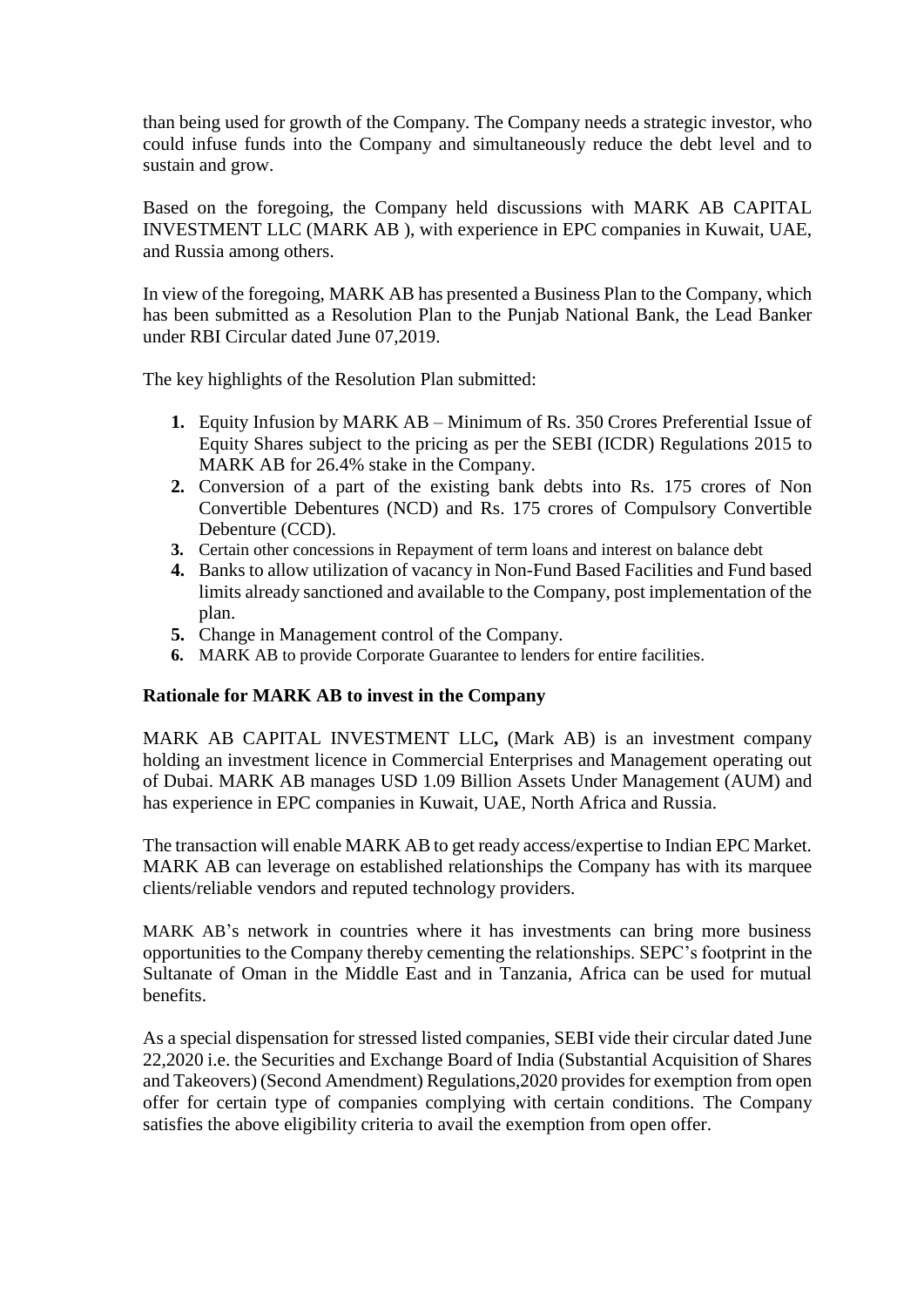The Equity Shares that are to be issued to MARK AB under the Preferential Allotment shall be listed at the BSE and the NSE. The consent of the shareholders is also being sought pursuant to the provisions of Section 62, Section 42 and other applicable provisions of the Companies Act, 2013 and rules thereunder and in terms of the applicable provisions of the Securities and Exchange Board of India (Issue of Capital and Disclosure Requirements) Regulations, 2018.

Other terms applicable to the Equity Shares:

1. The Equity Shares shall rank *paripassu inter se* and with the then existing Equity Shares of the Company in all respects.

2. The disclosures prescribed under Regulation 163(1) of the Securities and Exchange Board of India (Issue of Capital and Disclosure Requirements) Regulations, 2018, ('ICDR') and under Rule 14(1) of the Companies (Prospectus and Allotment of Securities) Rules, 2014 disclosures for preferential issue of Equity Shares are as follows:

## **a. Objects of the preferential issue:**

To raise funds by making allotment of Equity Shares for a minimum of Rs. 350 crores to MARK AB CAPITAL INVESTMENT LLC(MARK AB), and/or its Subsidiaries/Associates on preferential basis subject to the pricing as per the SEBI (ICDR) Regulations 2015 for 26.4% stake in the company, in accordance with the Resolution Plan submitted by the Company to its consortium of lenders/banks. Equity Infused by MARK AB would be entirely used for payment of overdues and reduction of Debt.

The proceeds of such preferential issue shall not be used for any repayment of loans taken from promoters/promoter group/group companies.

The Board of Directors of the Company (Board) at their meeting held on 3<sup>rd</sup> January 2022 approved the creation, offer, issuance and allotment of the above mentioned Equity Shares of the Company on preferential basis to MARK AB for a minimum amount of Rs. 350 crores subject to the pricing as per the SEBI (ICDR) Regulations 2015.

Further the Audit Committee at its meeting held on  $3<sup>rd</sup>$  January 2022 took note of the latest amendments in the ICDR regulations. The audit committee have certified that all conditions under sub-regulations  $(1)$ ,  $(2)$ ,  $(3)$ ,  $(4)$  and  $(5)$  of regulation 164A have been complied with before the despatch of the postal ballot notice.

#### **b. Proposal of the Promoters, Directors or Key Managerial Personnel of the issuer to subscribe to the offer:**

No Equity Shares are being offered to any Promoter, Director or Key Management Personnel of the Company.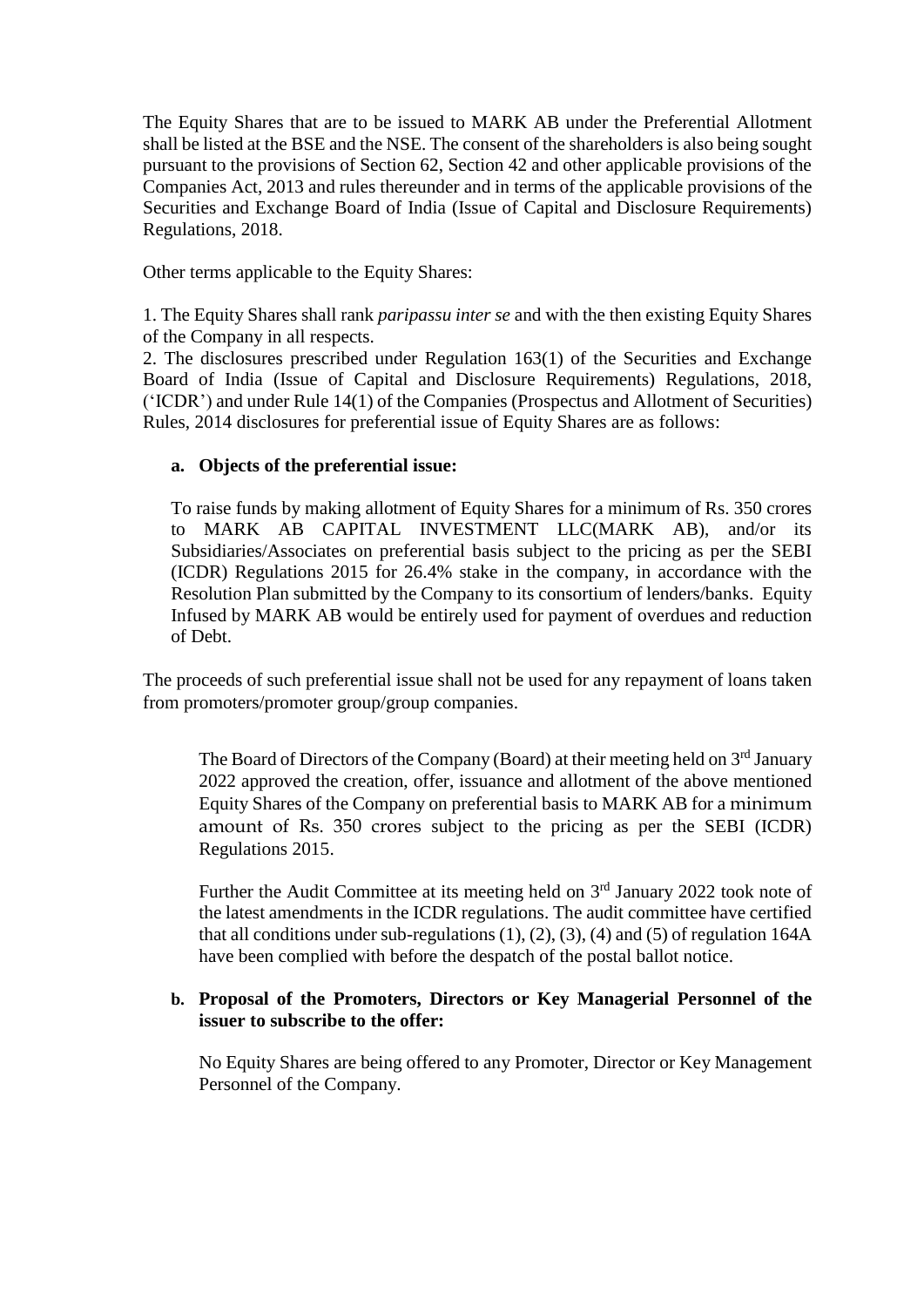## **c. Shareholding Pattern Before and After the Preferential Issue;**

Shareholding pattern as on 31.12.2021 being the latest practicable date on which shareholder data was available prior to the date of approval and issuance of notice to the members and post-allotments shareholding pattern of the Company is set out below:

|                             |                    |    |                                  |               | No of<br>equity<br>shares<br>proposed |                                   |               |
|-----------------------------|--------------------|----|----------------------------------|---------------|---------------------------------------|-----------------------------------|---------------|
| <b>Sl</b><br>N <sub>0</sub> | Category           |    | Pre issue equity<br>shareholding |               | to be<br>allotted                     | Post issue equity<br>shareholding |               |
|                             |                    |    | <b>Number of</b>                 |               |                                       | <b>Number of</b>                  |               |
|                             |                    |    | equity shares                    | $\frac{0}{0}$ |                                       | equity shares                     | $\frac{0}{0}$ |
|                             | Promoter and       |    |                                  |               |                                       |                                   |               |
|                             | Promoter           |    |                                  |               |                                       |                                   |               |
| $\mathbf{A}$                | Group              |    |                                  |               |                                       |                                   |               |
|                             | <b>SVL Ltd</b>     |    | 279391356                        | 28.76         |                                       |                                   |               |
|                             | Mark               | AB |                                  |               |                                       |                                   |               |
|                             | Capital            |    |                                  |               |                                       |                                   |               |
|                             | Limited            |    |                                  |               | 350000000                             | 350000000                         | 26.48         |
|                             | Total A            |    | 279391356                        | 28.76         | 350000000                             | 350000000                         | 26.48         |
|                             |                    |    |                                  |               |                                       |                                   |               |
| B                           | <b>SVL</b> Limited |    | $\overline{a}$                   |               |                                       | 279391356                         | 21.14         |
|                             |                    |    |                                  |               |                                       |                                   |               |
|                             |                    |    | 551479695                        | 56.76         |                                       | 551479695                         |               |
| $\overline{C}$              | <b>Banks</b>       |    |                                  |               |                                       |                                   | 41.73         |
|                             |                    |    |                                  |               |                                       |                                   |               |
|                             |                    |    | 140657967                        |               |                                       | 140657967                         |               |
| D                           | Public             |    |                                  | 14.48         |                                       |                                   | 10.65         |
|                             |                    |    |                                  |               |                                       |                                   |               |
|                             | <b>GRAND</b>       |    |                                  |               |                                       |                                   |               |
|                             | <b>TOTAL</b>       |    |                                  |               |                                       |                                   |               |
|                             | $(A+B+C)$          |    | 971529018                        | 100%          | 350000000                             | 1321529018                        | 100%          |

The post issue shareholding pattern in the above table has been prepared on the basis that MARK AB would have subscribed to and been allotted minimum 35,00,00,000 Equity Shares of the Company subject to the pricing as per the SEBI (ICDR) Regulations 2015.

In the event for any reason, MARK AB does not or is unable to subscribe to and/or is not allotted 35,00,00,000 Equity Shares, the shareholding pattern in the above table would undergo corresponding changes.

It is further assumed that shareholding of the Company in all other categories will remain unchanged and excludes possible conversion of stock options.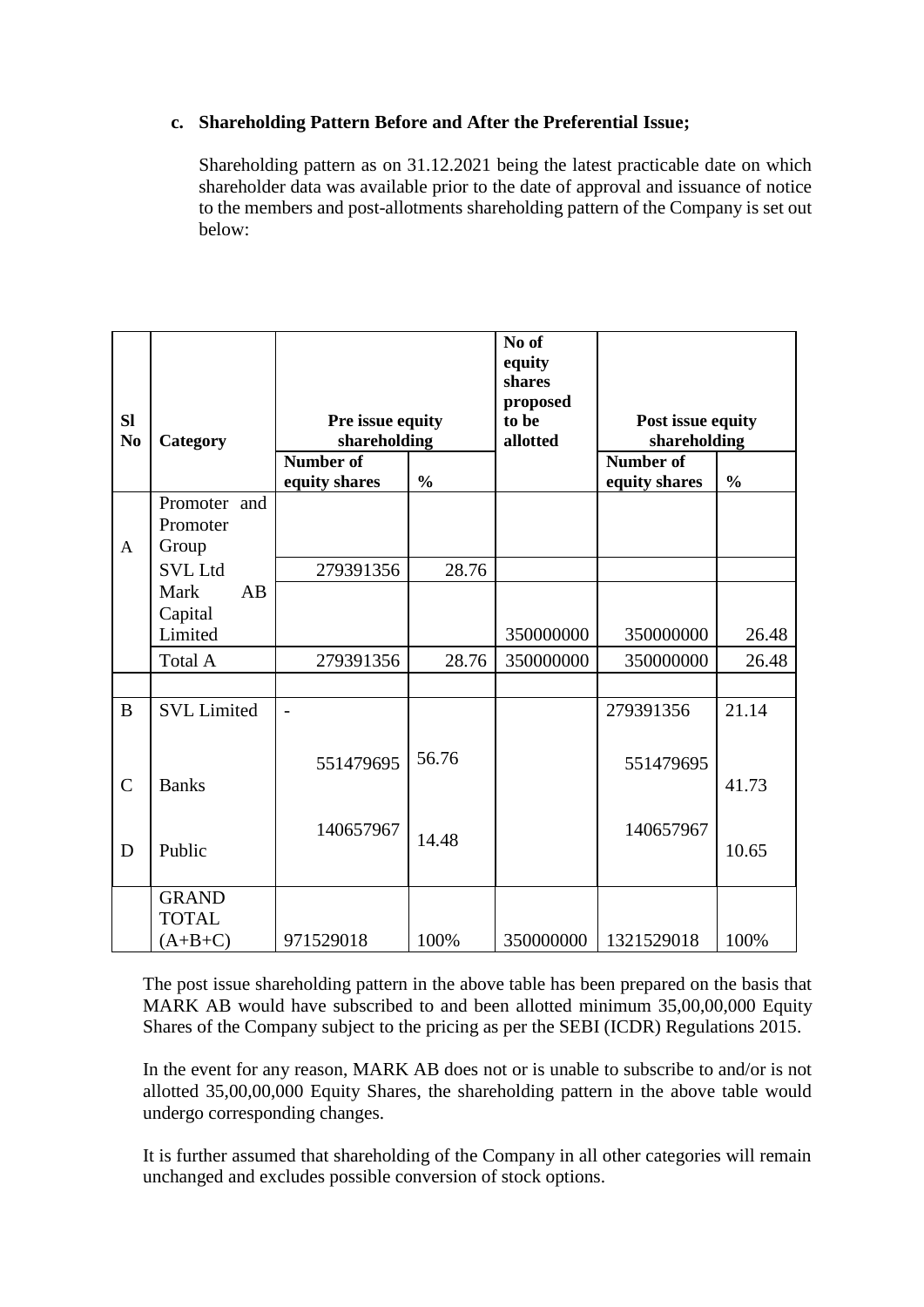# **d. The Time within which the Preferential Issue shall be completed:**

In terms of Regulation 170 of the SEBI ICDR Regulations, preferential allotment of Equity Shares will be completed within a period of 15 (fifteen) days from the date of passing of special resolution at item no. 1. Provided that where the allotment is pending on account of pendency of any application for approval or permission by any regulatory authority, if applicable, the allotment would be completed within 15 (fifteen) days from the date of such approval or within such further period as may be prescribed or allowed by SEBI, stock exchange(s) or other concerned authorities.

# **e. Identity of the Natural Persons who are the Ultimate Beneficial Owners of the Shares**

Identity of the natural persons who are the ultimate beneficial owners of the Equity Shares proposed to be allotted and/or who ultimately control MARK AB, the percentage of pre and post issue share capital that may be held by MARK AB in the Company consequent to the Preferential Allotment:

| Name                                                  | Category | Pre issue<br>equity |      | No of equity shares proposed<br>to be allotted                                                                                                                                                                                                                                                                  | Post issue equity<br>shareholding |        |
|-------------------------------------------------------|----------|---------------------|------|-----------------------------------------------------------------------------------------------------------------------------------------------------------------------------------------------------------------------------------------------------------------------------------------------------------------|-----------------------------------|--------|
|                                                       |          | shareholding        |      |                                                                                                                                                                                                                                                                                                                 |                                   |        |
|                                                       |          | Number              |      |                                                                                                                                                                                                                                                                                                                 |                                   |        |
|                                                       |          | of                  |      |                                                                                                                                                                                                                                                                                                                 | Number of                         |        |
|                                                       |          | equity              |      |                                                                                                                                                                                                                                                                                                                 | equity                            |        |
|                                                       |          | shares              | $\%$ |                                                                                                                                                                                                                                                                                                                 | shares                            | $\%$   |
| <b>MARK AB</b><br>Capital<br>Investment<br><b>LLC</b> | Promoter |                     |      |                                                                                                                                                                                                                                                                                                                 |                                   | 26.48% |
|                                                       |          |                     |      | 350000000                                                                                                                                                                                                                                                                                                       | 350000000                         |        |
|                                                       |          |                     |      | Shareholders:                                                                                                                                                                                                                                                                                                   |                                   |        |
|                                                       | Total A  |                     |      | Sheikh Ali Bader S Malek Al<br>Sabah-25%<br>Sheikh Soud Bader<br>Soud<br>Malek Al Sabeh-10%<br>Sheikh<br>Mubarak<br>Abdulla<br>Mahmood Al Sabah-10%<br>Mr. Abdallah Mohammad<br>Ibrahim Hassan-15%<br>Huda<br>Abdulla<br>Mrs.<br>Mohammad Hassan Abdulla-<br>15%<br>Mr. Viktor Goroluks-10%<br>Ms. Aphi Sia-15% | 350000000                         | 26.48% |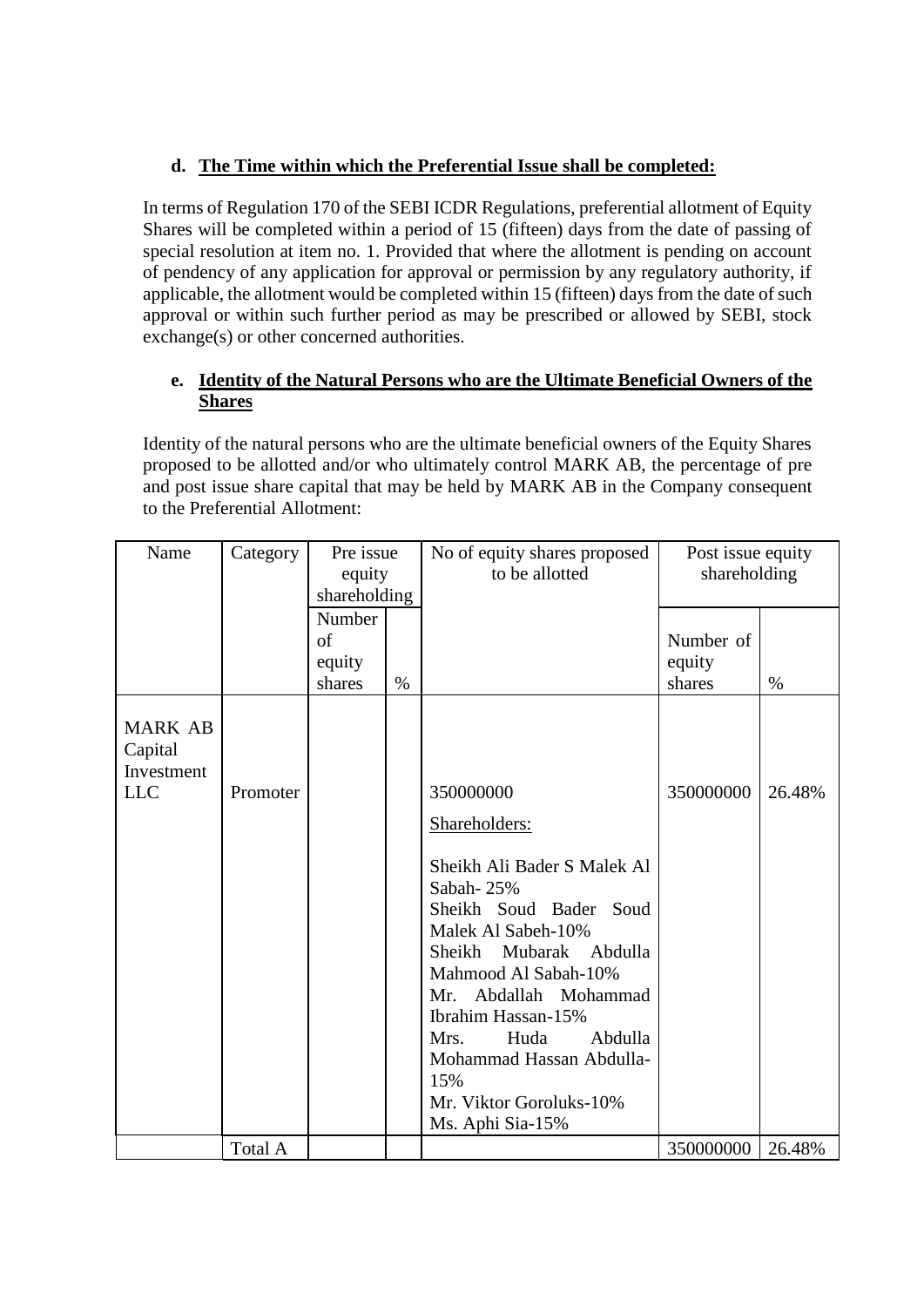The Preferential Allotment to MARK AB will result in change in the control and management of the Company.

# **f. Disclosures specified in Schedule VI of SEBI (ICDR Regulations), 2018 if the issuer or any of its promoters or directors is a wilful defaulter:**

The issuer, its promoter or any of its directors is not categorized as wilful defaulter(s) by any bank or financial institution or consortium thereof, in accordance with the guidelines on wilful defaulters issued by Reserve Bank of India.

# **g. Certificate from statutory auditors**

M/s. MSKA & Associates (ICAI Firm Registration Number- 105047W, the statutory auditors of the Company have certified that the Preferential Allotment is being made in accordance with the requirements contained in Chapter V of the SEBI ICDR Regulations and the same will also be made available for inspection at the registered office of the Company on all working days except public holidays starting from 6<sup>th</sup> January, 2022 during the hours between 9.00 a.m.to 5.00 p.m. up to the last date for voting under the postal ballot.

Further MSKA & Associates, statutory auditors have also provided the certificate that the Company has complied with the latest ICDR regulations under sub-regulations (1), (2), (3), (4) and (5) of regulation 164A before the despatch of the postal ballot notice.

## **h. Relevant date and issue price**

The Equity Shares of the Company are 'frequently traded shares' in terms of Regulation 164 of the Securities and Exchange Board of India (Issue of Capital and Disclosure Requirements) Regulations, 2018.

The "Relevant Date" in terms of the ICDR Regulation for determination of issue price for allotment of equity shares, shall be  $5<sup>th</sup>$  January, 2022 being the date 30 (thirty) days prior to the date of the shareholders 'approval.

Accordingly, the issue price will be as per the SEBI (ICDR) Regulations 2015 calculated as on the relevant date at which the Equity Shares are proposed to be issued and allotted to MARK AB is in compliance with the issue price determined in accordance with regulation 164A of the Securities and Exchange Board of India (Issue of Capital and Disclosure Requirements) Regulations, 2018 along with the Valuation certificate. This certificate has been provided by Mr. Pijush Karmakar, Registered Valuer (Securities or Financial Assets), Registration No. IBBI/RV/06/2019/11909.

## **Miscellaneous**

(a) The Company is in compliance with the conditions for continuous listing of Equity Shares as specified in the equity listing agreement with the stock exchange(s);

- (b) The PAN of MARK AB is NOT APPLICABLE
- (c) MARK AB do not hold Equity Shares of the Company
- (d) No pre-preferential issue shareholding of MARK AB, hence not applicable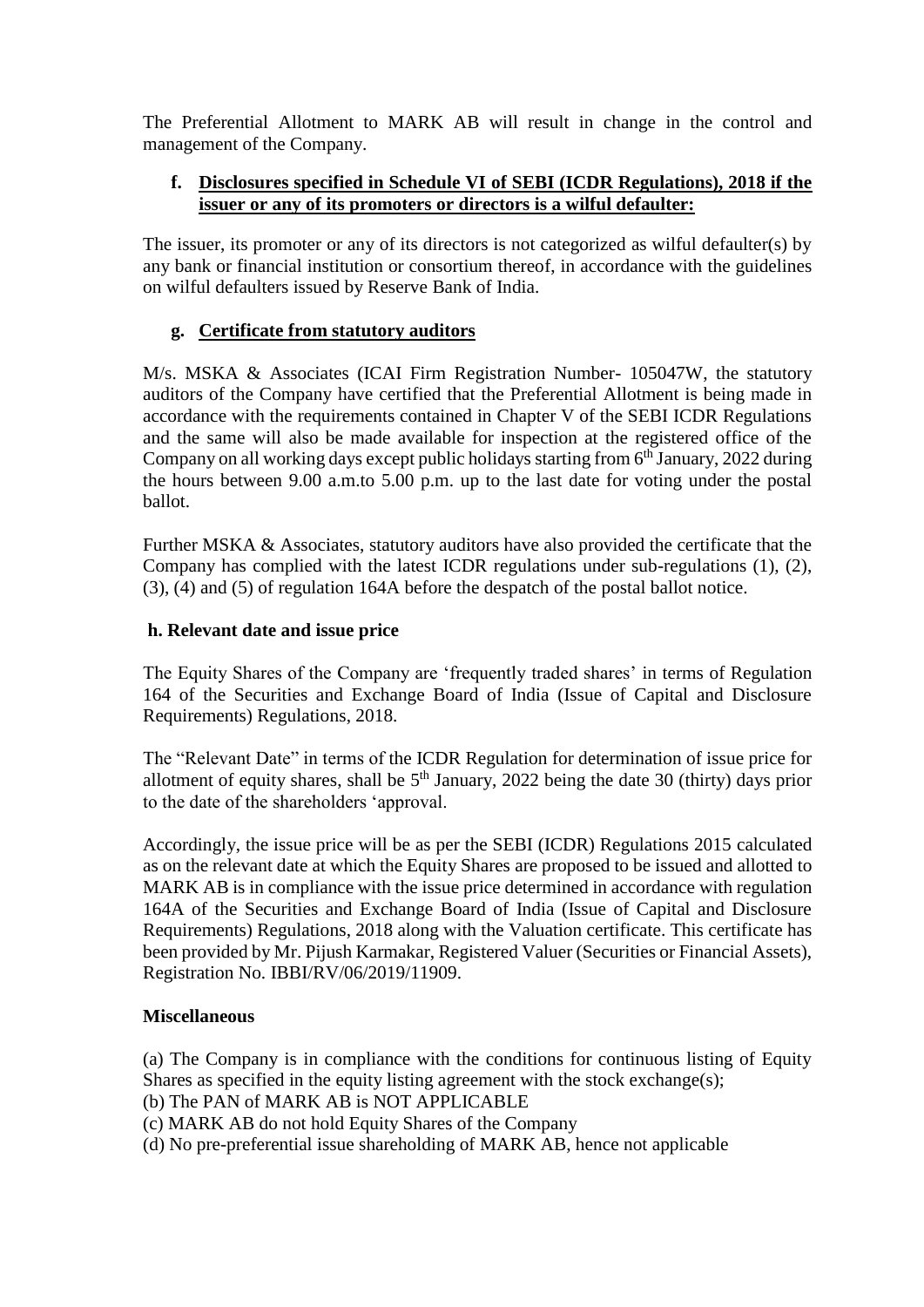(e) The Equity shares to be allotted to Mark ab pursuant to the preferential allotment shall be subject to a lock in for a period 3 years period from the date of trading approval for preferential issue or such other time frame as may be imposed under SEBI rules, regulations and guidelines or by the BSE Limited, National Stock Exchange of the India Limited or other regulatory or government agency.

(f) No Equity Shares are held by MARK AB in the Company prior to the preferential issue. g) Exemption from making an open offer is made for the allottees of preferential issue as the acquisition is beyond the limit prescribed in terms of Regulation 3(1) of SAST Regulations

h) As per the pricing related regulations under Chapter V (Preferential Issue) of the ICDR Regulations, the Company has ensured the following:

i. The preference issue is made to persons/entities that are not part of the promoter or promoter group on the date of the board meeting to consider the preferential issue

ii) The preference issue is also not made to the following entities:

(i)undischarged insolvent in terms of the Insolvency and Bankruptcy Code, 2016;

(ii)'wilful defaulter' as per the guidelines of the Reserve Bank of India issued under the Banking Regulation Act, 1949;

(iii)a person disqualified to act as a director under the Companies Act, 2013;

(iv)a person debarred from trading in securities or accessing the securities market by the Board; The restriction under (iv) shall not apply to the persons or entities mentioned therein who were debarred in the past by the Board and the period of debarment is already over as on the date of the board meeting considering the preferential issue.(v)a person declared as a fugitive economic offender;(vi)a person who has been convicted for any offence punishable with imprisonment-A. For two years or more under any Act specified under the Twelfth Schedule of the Insolvency and Bankruptcy Code, 2016. B. For seven years or more under any law for the time being in force: Provided that such restriction shall not be applicable to a person after the expiry of a period two years from the date of his release from imprisonment. (vii)A person who has executed a guarantee in favour of a lender of the issuer and such guarantee has been invoked by the lender and remains unpaid in full or part.

(ii) The Resolution for the preferential issue at the aforesaid pricing will be approved by the majority of public shareholders (i.e., excluding the promoters, the promoter group in the listed company prior to the preferential issue).

iii) Proposed end-use of proceeds of the preferential issue has been mentioned in the said explanatory statement

Pursuant to the provisions of Section 42 & 62 of the Companies Act, 2013 and Regulation 160 (b) of the Securities and Exchange Board of India (Issue of Capital and Disclosure Requirements) Regulations, 2018, the preferential issue requires approval of the shareholders by way of a special resolution. The Board recommends passing of the resolution under Item 1 as a special resolution.

None of the other Directors / Key Managerial Personnel of the Company or their relatives is concerned or interested in the proposed resolution.

## **ITEMNO.2**

The consent of the Members is being sought pursuant to the provisions of Sections 42, and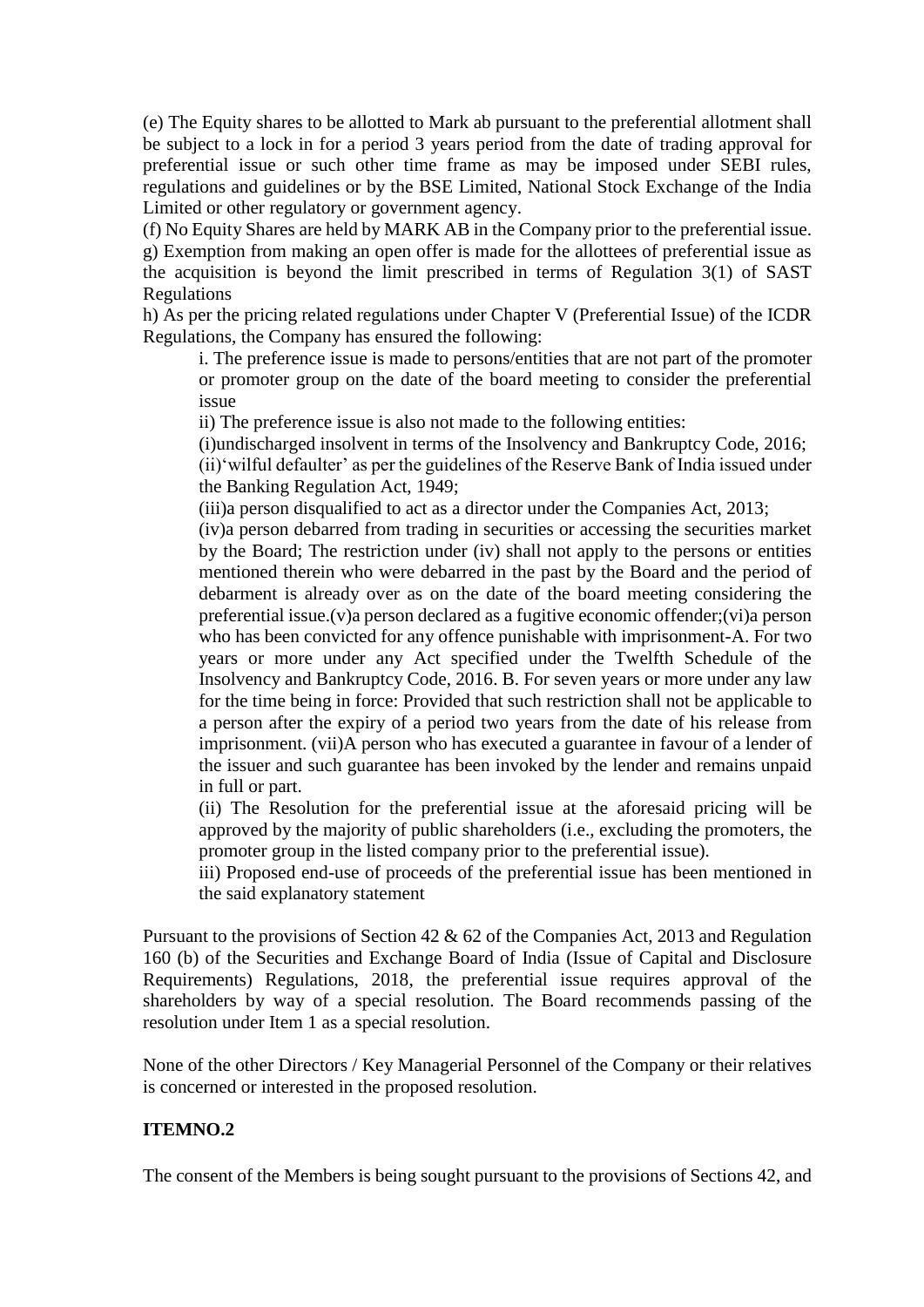62, 71 and other applicable provisions of the Companies Act, 2013, as amended (hereinafter referred to as "the Act")and rules made thereunder, (including any statutory modification(s) or re-enactment(s)thereof for the time being in force), and pursuant to the applicable provisions of the Securities and Exchange Board of India (Issue of Capital and Disclosure Requirements) Regulations, 2018 (the "ICDR Regulations") and the Securities and Exchange Board of India (Listing Obligations and Disclosure Requirements) Regulations, 2015(the "Listing Regulations"),the Securities and Exchange Board of India Act, 1992, as amended and rules and regulations made there under, the Foreign Exchange Management Act, 1999 (FEMA), as amended, and rules and regulations made thereunder and in accordance with the rules, regulations, guidelines, notifications, circulars and clarifications issued thereon from time to time by the Government of India (GOI), the Reserve Bank of India (RBI)and the Securities and Exchange Board of India (SEBI) and/or any other competent authorities, and subject to approval from all other appropriate statutory and regulatory authorities, as may be applicable or relevant.

It is proposed to issue Compulsorily Convertible Debentures (CCD) in one or more tranches not exceeding Rs.175 crores by issue of 175,00,000 (One crore seventy fifty lacs) CCD of Rs. 100/- (Rupees One Hundred Only) each to the lenders (subject to individual lenders approvals) as may be permissible under the Companies Act, 2013 and Rules made thereunder. Pursuant to the provisions of Section 42 and Section 71 read with Rule 18 of the Companies (Share Capital and Debentures) Rules approval of the shareholders is required by way of Special Resolution for issuing the CCD.

| <b>Sl</b><br>N <sub>0</sub> | <b>Particulars</b>                     | <b>Terms</b>                             |
|-----------------------------|----------------------------------------|------------------------------------------|
| 1                           | The Size of the issue and number of    | $175,00,000$ (One crore seventy five     |
|                             | CCD to be issued and nominal value of  | lacs) CCD of Rs. 100/- (Rupees One       |
|                             | each CCD                               | Hundred Only) each aggregating to Rs.    |
|                             |                                        | 175,00,00,000 (Rupees One hundred        |
|                             |                                        | and seventy five Crores Only).           |
| $\overline{2}$              | Nature of Securities                   | Compulsorily convertible Debentures      |
|                             |                                        | with yield as per resolution Plan        |
| 3                           | Objective of the issue                 | Objective of the issue is to convert the |
|                             |                                        | loans of the lenders into Compulsorily   |
|                             |                                        | Convertible Debentures with lenders      |
|                             |                                        | approval                                 |
| $\overline{4}$              | Manner of Issue of CCDs                | CCDs will be issued and offered to the   |
|                             |                                        | in accordance with the<br>lenders        |
|                             |                                        | provisions of Section 62, 71 and all     |
|                             |                                        | other applicable provisions, if any, of  |
|                             |                                        | the Companies Act, 2013 (and Rules       |
|                             |                                        | made thereunder)                         |
| 5                           | Price at which CCDs are proposed to be | CCDs will be issued at par i.e. at Rs.   |
|                             | issued                                 | 100/- (Rupees One Hundred only)          |
|                             |                                        | each.                                    |

The CCDs are proposed to be issued at issue price of Rs. 100/- (Rupees One Hundred Only) per share.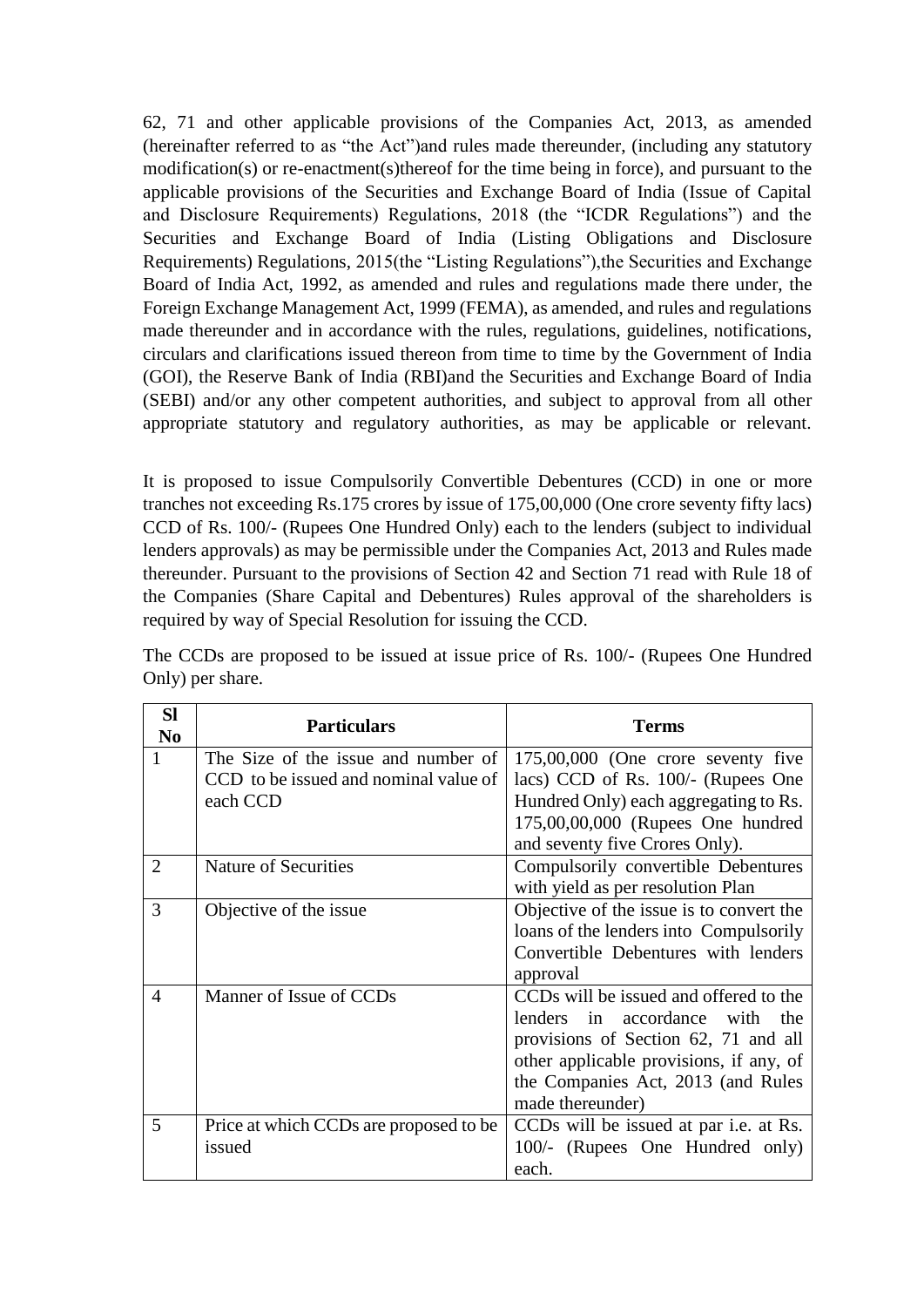| 6              | Basis on which the price has been        | To be issued at par i.e. Rs. 100/-        |
|----------------|------------------------------------------|-------------------------------------------|
|                | arrived at                               | (Rupees One Hundred Only) per CCDs        |
| $\overline{7}$ | Terms of issue including terms and       | CCDs shall be convertible and will        |
|                | yield on each CCD                        | carry right to interest, so as to give an |
|                |                                          | effective yield of 4.6 % (Approx.) as     |
|                |                                          | per the Resolution plan submitted and     |
|                |                                          | to be approved by the lenders             |
| 8              | Terms of Redemption including the        | CCDs shall be convertible and will        |
|                | of Cumulative Convertible<br>tenure      | carry interest as per the Resolution plan |
|                | Debentures at premium and if the         | submitted and to be approved by the       |
|                | Cumulative<br>Debentures<br>are          | lenders                                   |
|                | convertible, the terms of conversion     |                                           |
| $\mathbf Q$    | Manner and mode of Conversion            | CCDs shall be converted at the end of     |
|                |                                          | $14th$ year into equity shares at a price |
|                |                                          | that will be determined as per            |
|                |                                          | applicable regulations.                   |
| 10             | Expected dilution in equity capital upon | Will be determined at the time of         |
|                | conversion of Cumulative Debentures      | conversion<br>applicable<br>as<br>per     |
|                |                                          | regulations                               |

The number of CCDs proposed to be allotted to the individual bankers is given below:

| Sl. No         | <b>Bank Name</b>            | <b>No of CCDs</b> |
|----------------|-----------------------------|-------------------|
| 1              | <b>Punjab National Bank</b> | 18,40,000         |
| $\overline{2}$ | Axis Bank                   | 4,19,000          |
| $\overline{3}$ | <b>IDBI</b> Bank            | 13,24,000         |
| $\overline{4}$ | <b>Central Bank</b>         | 37,68,000         |
| 5              | <b>Indian Bank</b>          | 4,02,000          |
| 6              | <b>Bank Of India</b>        | 2,25,000          |
| 7              | <b>Federal Bank</b>         | 4,02,000          |
| 8              | Lakshmi Vilas Bank          | 8,31,000          |
| 9              | <b>Bank of Baroda</b>       | 5,61,000          |
| 10             | South Indian Bank           | 5,57,000          |
| 11             | <b>Bank Of Maharashtra</b>  | 5,53,000          |
| 12             | Union Bank of India         | 5,03,000          |
| 13             | <b>ACRE</b>                 | 33,15,000         |
| 14             | <b>IFCI</b> Factors         | 2,24,000          |
| 15             | <b>Indusind Bank</b>        | 6,54,000          |
| 16             | Yes Bank                    | 2,62,000          |
| 17             | <b>State Bank of India</b>  | 15,08,000         |
| 18             | <b>ICICI Bank</b>           | 1,51,000          |
|                | Total                       | 1,75,00,000       |

Pursuant to Rule 9 of the Companies (Share Capital and Debenture) Rules 2014, material facts relating the issue of CCDs have been set out as under:

B. Current Shareholding Pattern of the Company: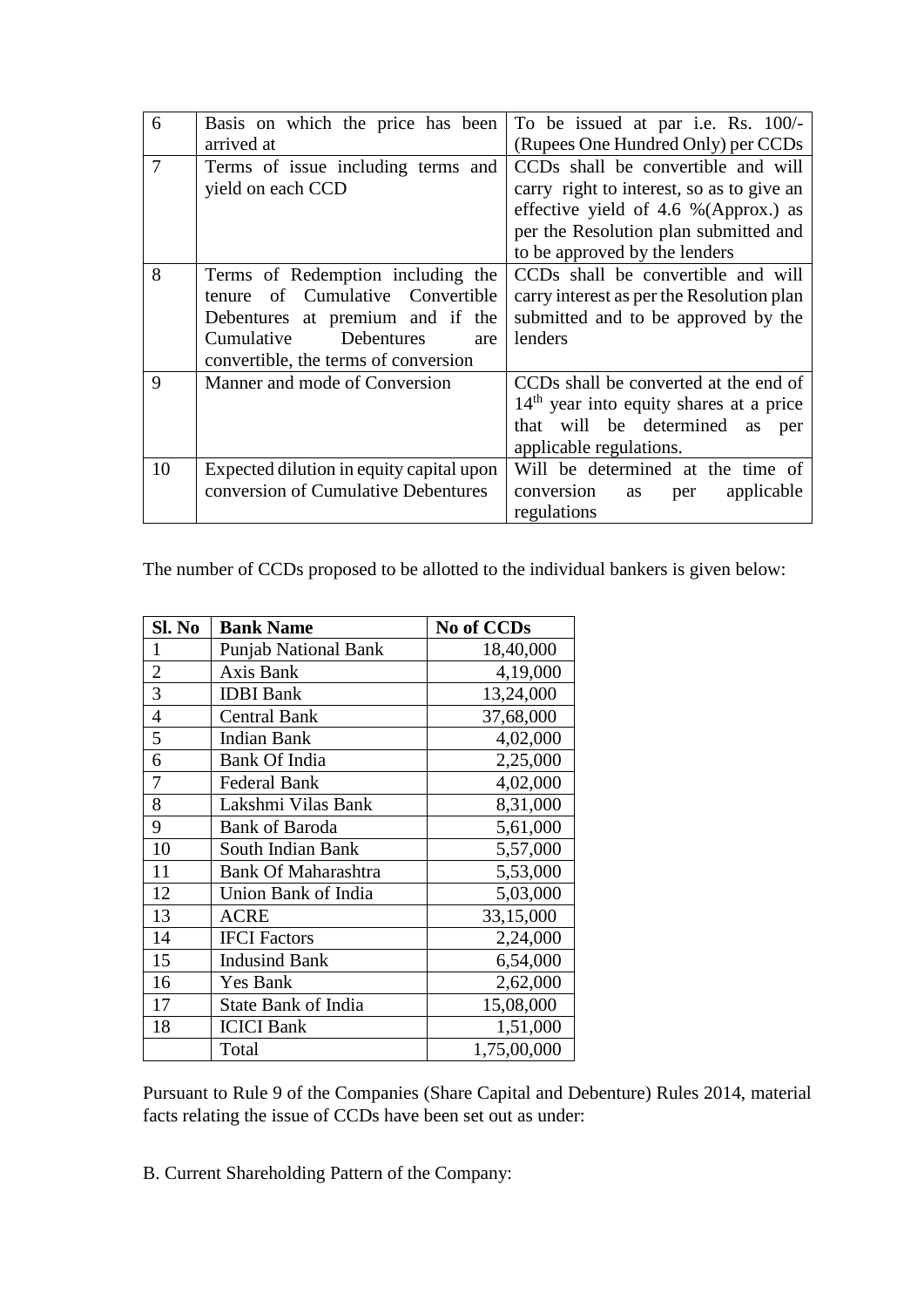The Company has sought the approval of the shareholders for a preferential issue of Equity shares to Mark AB and its Subsidiaries/Associates for a minimum of Rs.350 crores as mentioned in **item no.1**, The Company will prefer an application to BSE & NSE for their in-principle approval, which is also subject to the lenders approving the same.

# **Equity Shares:**

**POST ISSUE-**Shareholding consequent to the conversion of CCD will be determined on the date of conversion and as per the applicable regulations**.**

It is accordingly proposed to obtain the approval of the shareholders to issue CCDs and conversion into Equity at a future date as contemplated in the resolution set out above on such terms as may be decided by the Board and in the best interests of the Company.

Accordingly, the Board of Directors, at its meeting held on 03<sup>rd</sup> January 2022 has approved the issue of CCDs for an amount aggregating up to Rs. 175 Crores (Rupees One Hundred and seventy-five Crores Only) to lenders as per the Resolution Plan.

This issue requires approval of the shareholders by way of a special resolution. The Board recommends passing of the resolution under Item 2 as a special resolution.

# **ITEMNO.3**

The consent of the Members is being sought pursuant to Section 42 , 62 and 71 of the Companies Act, 2013 read with Rule 14 of the Companies (Prospectus and Allotment of Securities) Rules, 2014 ("Prospectus and Allotment Rules") for the issuance of the NCDs to the lenders for an amount not exceeding Rs.175 crores even though this conversion of debt is within the overall borrowing limit of Rs.3000 crores approved by the shareholders on 31.10.2014 .

Hence the aforementioned special resolution under Section 42 of the Companies Act, 2013 read with Rule14 of the Companies (Prospectus and Allotment of Securities) Rules, 2014 ("Prospectus and Allotment Rules") is sought for the issuance of the NCDs to the lenders for an amount not exceeding Rs.175 crores.

Pursuant to Rule 14(1) of the Prospectus and Allotment Rules, the following disclosures are being made by the Company to the Members

| <b>Sl</b><br>N <sub>0</sub> | <b>Particulars</b>                                                              | <b>Terms</b>                           |
|-----------------------------|---------------------------------------------------------------------------------|----------------------------------------|
|                             | The Size of the issue and number of $\vert$ 175,00,000 (One crore seventy fifty |                                        |
|                             | NCDs to be issued and nominal value   lacs) NCD of Rs. 100/- (Rupees One        |                                        |
|                             | of each NCD                                                                     | Hundred Only) each aggregating to      |
|                             |                                                                                 | Rs. 175,00,00,000 (Rupees<br>One       |
|                             |                                                                                 | hundred and seventy five Crores Only). |
|                             | Nature of Securities                                                            | Non-convertible Debentures with yield  |
|                             |                                                                                 | as per resolution Plan                 |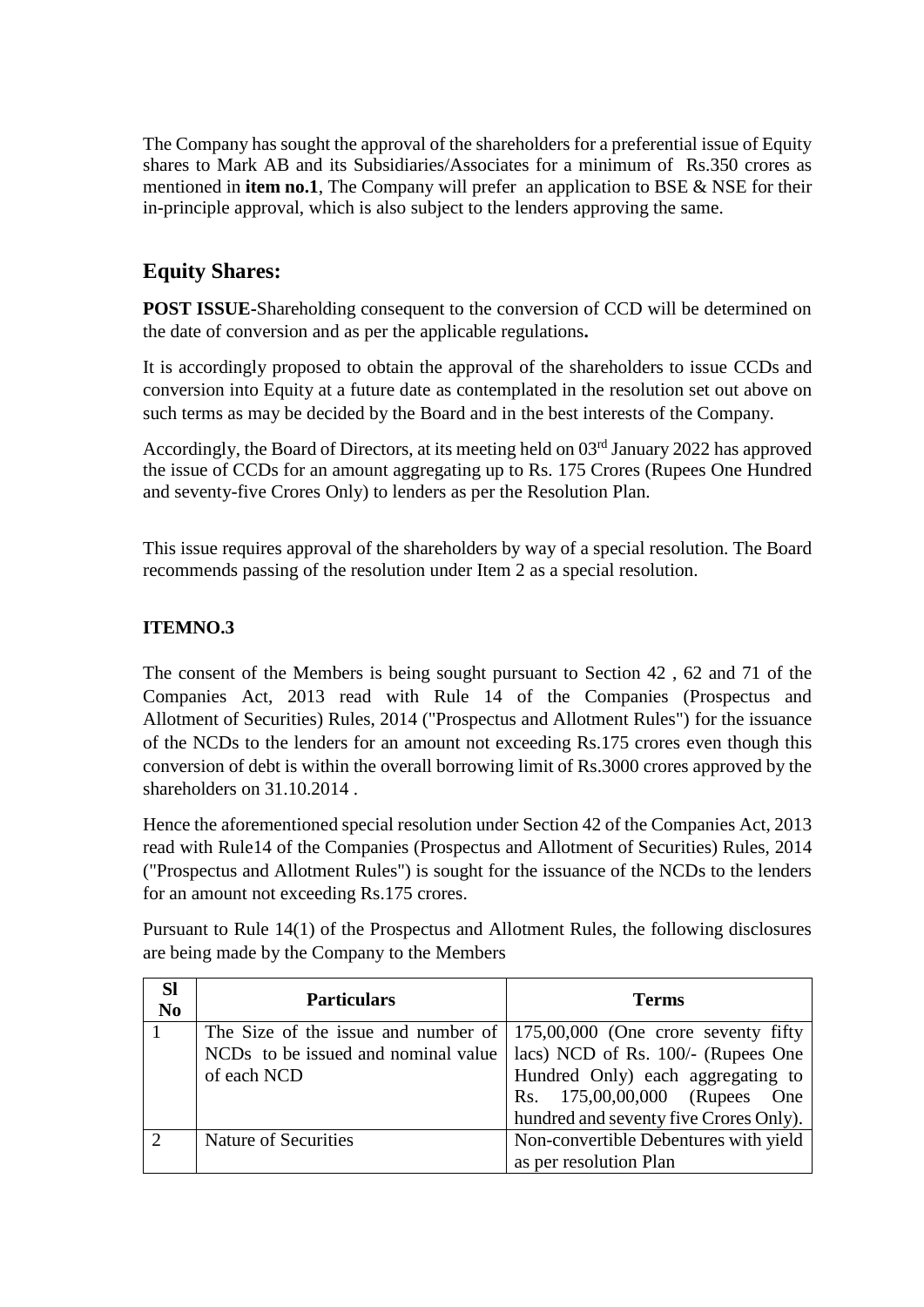| 3              | Objective of the issue                 | Objective of the issue is to convert the      |
|----------------|----------------------------------------|-----------------------------------------------|
|                |                                        | loans of the lenders into<br>Non-             |
|                |                                        | Convertible Debentures with lenders           |
|                |                                        | approval                                      |
| $\overline{4}$ | Manner of Issue of NCDs                | NCDs will be issued and offered to the        |
|                |                                        | lenders<br>in accordance with the             |
|                |                                        | provisions of Section 42,62, 71 and all       |
|                |                                        | other applicable provisions, if any, of       |
|                |                                        | the Companies Act, 2013 (and Rules            |
|                |                                        | made thereunder)                              |
| 5              | Price at which NCDs are proposed to be | NCDs will be issued at par <i>i.e.</i> at Rs. |
|                | issued                                 | 100/- (Rupees One Hundred only)               |
|                |                                        | each.                                         |
| 6              | Basis on which the price has been      | To be issued at par i.e. Rs. 100/-            |
|                | arrived at                             | (Rupees One Hundred Only) per NCDs            |
| 7              | Terms of issue including terms and     | interest and redemption will be so as         |
|                | yield on each NCD                      | to give an effective yield of 4 %             |
|                |                                        | (Approx.) as per the Resolution plan          |
|                |                                        | submitted and to be approved by the           |
|                |                                        | lenders                                       |
| 8              | Expected dilution in equity capital    | <b>NIL</b>                                    |

The number of NCDs to be allotted to the individual bankers is given below:

| Sl. No         | <b>Bank Name</b>            | <b>No of NCDs</b> |
|----------------|-----------------------------|-------------------|
| 1              | <b>Punjab National Bank</b> | 18,40,000         |
| $\overline{2}$ | Axis Bank                   | 4,19,000          |
| 3              | <b>IDBI</b> Bank            | 13,24,000         |
| 4              | <b>Central Bank</b>         | 37,68,000         |
| 5              | <b>Indian Bank</b>          | 4,02,000          |
| 6              | <b>Bank Of India</b>        | 2,25,000          |
| 7              | <b>Federal Bank</b>         | 4,02,000          |
| 8              | Lakshmi Vilas Bank          | 8,31,000          |
| 9              | <b>Bank of Baroda</b>       | 5,61,000          |
| 10             | South Indian Bank           | 5,57,000          |
| 11             | <b>Bank Of Maharashtra</b>  | 5,53,000          |
| 12             | Union Bank of India         | 5,03,000          |
| 13             | <b>ACRE</b>                 | 33,15,000         |
| 14             | <b>IFCI</b> Factors         | 2,24,000          |
| 15             | <b>Indusind Bank</b>        | 6,54,000          |
| 16             | <b>Yes Bank</b>             | 2,62,000          |
| 17             | <b>State Bank of India</b>  | 15,08,000         |
| 18             | <b>ICICI Bank</b>           | 1,51,000          |
|                | <b>Total</b>                | 1,75,00,000       |

The proposed issue of Securities is in the best interest of the Company and your directors recommend the resolution for your approval.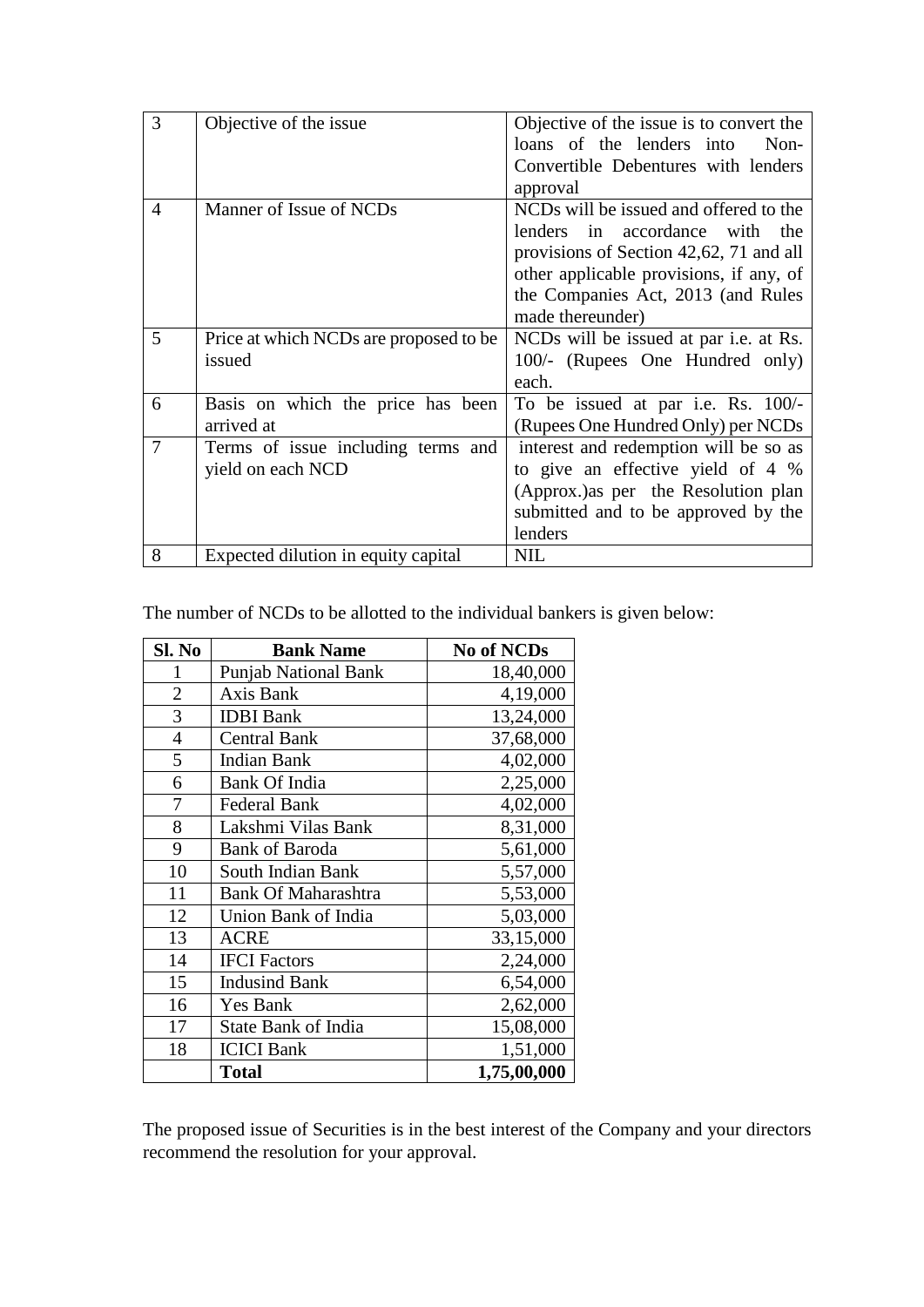None of the promoters, directors and key managerial personnel of the Company and their relatives are concerned or interested in the proposed resolution except to the extent of their shareholding in the Company.

For Shriram EPC Limited

Place: Chennai T Shivaraman Date: 5.1.2022 Managing Director & CEO

Registered Office:

Old No.56/L, New No. 10/1 4th Floor, BASCON FUTURA SV IT Park, Venkatanarayana Road, Parthasarathy Puram,

T. Nagar, Chennai- 600 017

Notes: - 1. The statement pursuant to Section 102 of the Act stating all material facts and the reasons for the proposal is annexed herewith.

2. The Process of dispatch of the Notice will be completed by Wednesday, the 5<sup>th</sup> January 2022. The process of evoting starts from 6th January 2022 and ends on Friday, 4th February 2022

3. The Postal Ballot Notice is being sent to the Members whose names appear on the Register of Members / List of Beneficial Owners as received from the National Securities Depository Limited and Central Depository Services (India) Limited as on 31st December ,2021. The Postal Ballot Notice is being sent to Members in electronic form to the email addresses registered with their Depository Participants (in case of electronic shareholding) / the Company's Registrar and Share Transfer Agents (in case of physical shareholding). For Members whose email IDs are not registered, are requested to download the notice from the website of the Company i.e. www.shriramepc.com or from both the Stock Exchanges; BSE Limited i.e. [www.bseindia.com](http://www.bseindia.com/) and National Stock Exchange Limited [www.nseindia.com](http://www.nseindia.com/) follow the procedure as mentioned in the notice to cast their votes.

4. Members whose names appear on the Register of Members / List of Beneficial Owners as on 31<sup>st</sup> December , 2021 will be considered for the purpose of voting.

5 Resolutions passed by the Members through postal ballot are deemed to have been passed as if they have been passed at a General Meeting of the Members.

6. Members who have not registered their e-mail addresses so far are requested to register their e-mail addresses for receiving all communications including Annual Report, Notices, Circulars, etc from the Company electronically.

7. Members who have not received Notice, can download the same form the Company's website [www.shriramepc.com](http://www.shriramepc.com/) or from the stock exchange's website: [www.bseindia.com,](http://www.bseindia.com/) [www.nseindia.com.](http://www.nseindia.com/) Members can also ask the same by sending mail to the Company on [info@shriramepc.com.](mailto:info@shriramepc.com)

8. The Members can opt for only one mode of voting, i.e., by e-voting. In case Members cast their votes through any other modes, voting done by e-voting shall prevail and votes cast through any other option will be treated as invalid.

9.. Voting rights shall be reckoned on the paid-up value of shares registered in the name of the Members as on 31st December ,2021.

10. In compliance with Sections 108 and 110 of the Companies Act, 2013 and the Rules made there under, the Company has provided the facility to the Members to exercise their votes electronically and vote on all the resolutions through the e-voting service facility arranged by CDSL. The instructions for electronic voting are annexed to this Notice.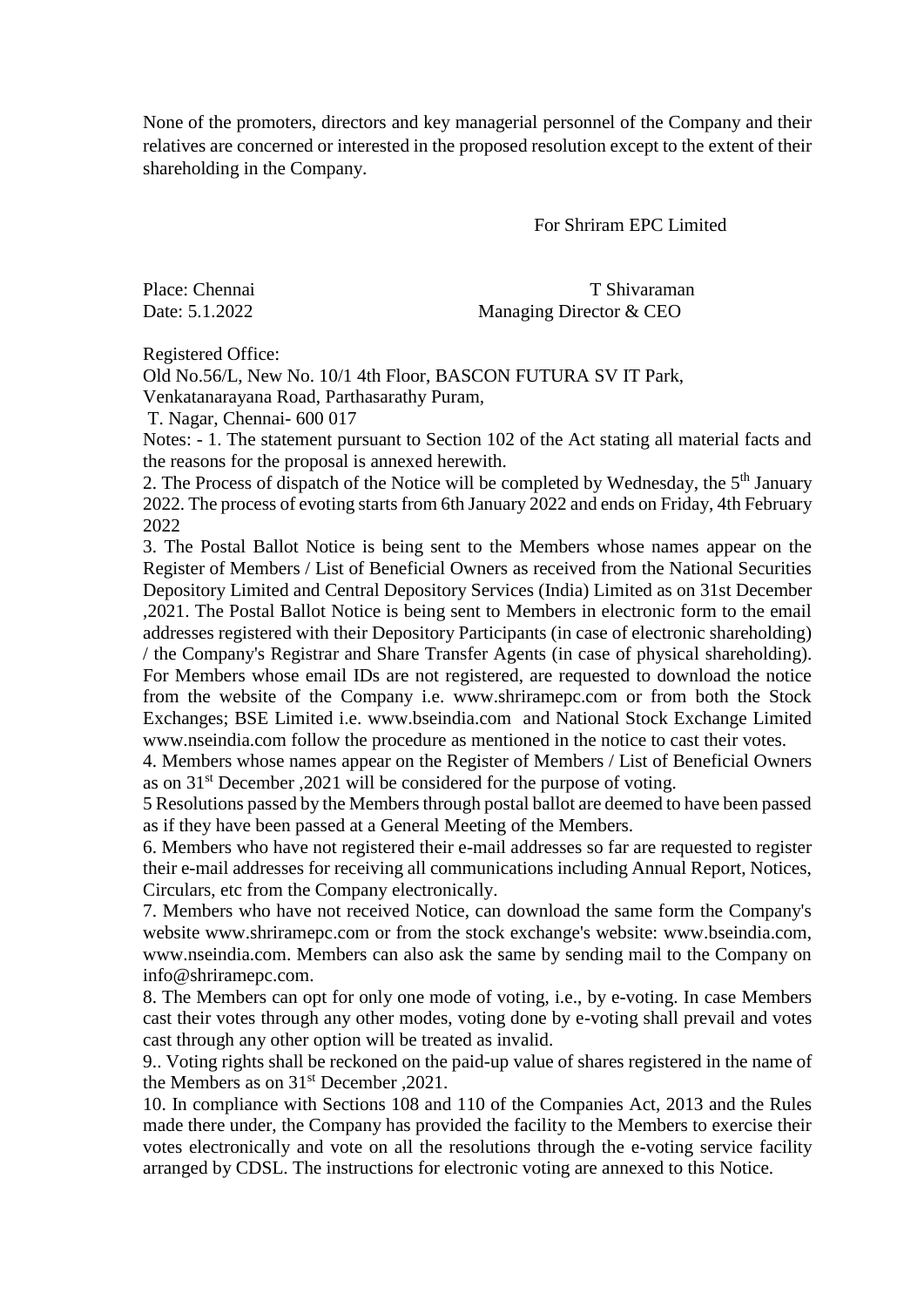11. A Member cannot exercise his vote by proxy on postal ballot (e-voting).

12. The Scrutinizer will submit his report to the Chairman after the completion of scrutiny, and the result of the voting by postal ballot will be announced by the Chairman or any Director of the Company duly authorized, on or before 5<sup>th</sup> February, 2022 at the registered office and will also be displayed on the website of the Company (www.sharikaindia.com), besides being communicated to the Stock Exchanges, Depository, Registrar and Share Transfer Agent on the said date.

13. The date of declaration of results of the postal ballot, i.e. on or before  $5<sup>th</sup>$  February, 2022 , shall be the date on which the resolution would be deemed to have been passed, if approved by the requisite majority.

14. All the material documents referred to in the explanatory statement will be available for inspection at the registered office of the Company during office hours on all working days from the date of dispatch of the Notice.

15. For any query and/or grievances members can contact to the Company on info@shriramepc.com and/or RTA of the Company i.e. Cameo Corporate Services Limited on shriramepc@cameoindia.com. VOTING THROUGH ELECTRONIC MEANS in compliance with the Listing Agreement and Sections 108, 110 and other applicable provisions of the Companies Act, 2013, read with the related Rules, the Company is pleased to provide e-voting facility to all its Members, to enable them to cast their votes electronically instead of dispatching the physical Postal Ballot Form by post.

The Company has engaged the services of CDSL for the purpose of providing e-voting facility to all its Members. The instructions for shareholders voting electronically are as under:

The instructions for shareholders voting electronically are as under:

The voting period begins on Thursday  $6<sup>th</sup>$  January 2022 9.00 A.M. and ends on Friday,  $4<sup>th</sup>$ February , 2022 5. P.M. During this period shareholders of the Company, holding shares either in physical form or in dematerialized form, as on the cut-off date 31<sup>st</sup> December 2021 may cast their vote electronically. The e-voting module shall be disabled by CDSL for voting thereafter.

The shareholders should log on to the e-voting website [www.evotingindia.com](http://www.evotingindia.com/).

Click on Shareholders.

Now Enter your User ID

For CDSL: 16 digits beneficiary ID, For NSDL: 8 Character DP ID followed by 8 Digits Client ID, Members holding shares in Physical Form should enter Folio Number registered with the Company.

Next enter the Image Verification as displayed and Click on Login.

If you are holding shares in demat form and had logged on to [www.evotingindia.com](http://www.evotingindia.com/) and voted on an earlier voting of any company, then your existing password is to be used. If you are a first time user follow the steps given below:

| For Members holding shares in Demat Form and Physical Form |  |  |
|------------------------------------------------------------|--|--|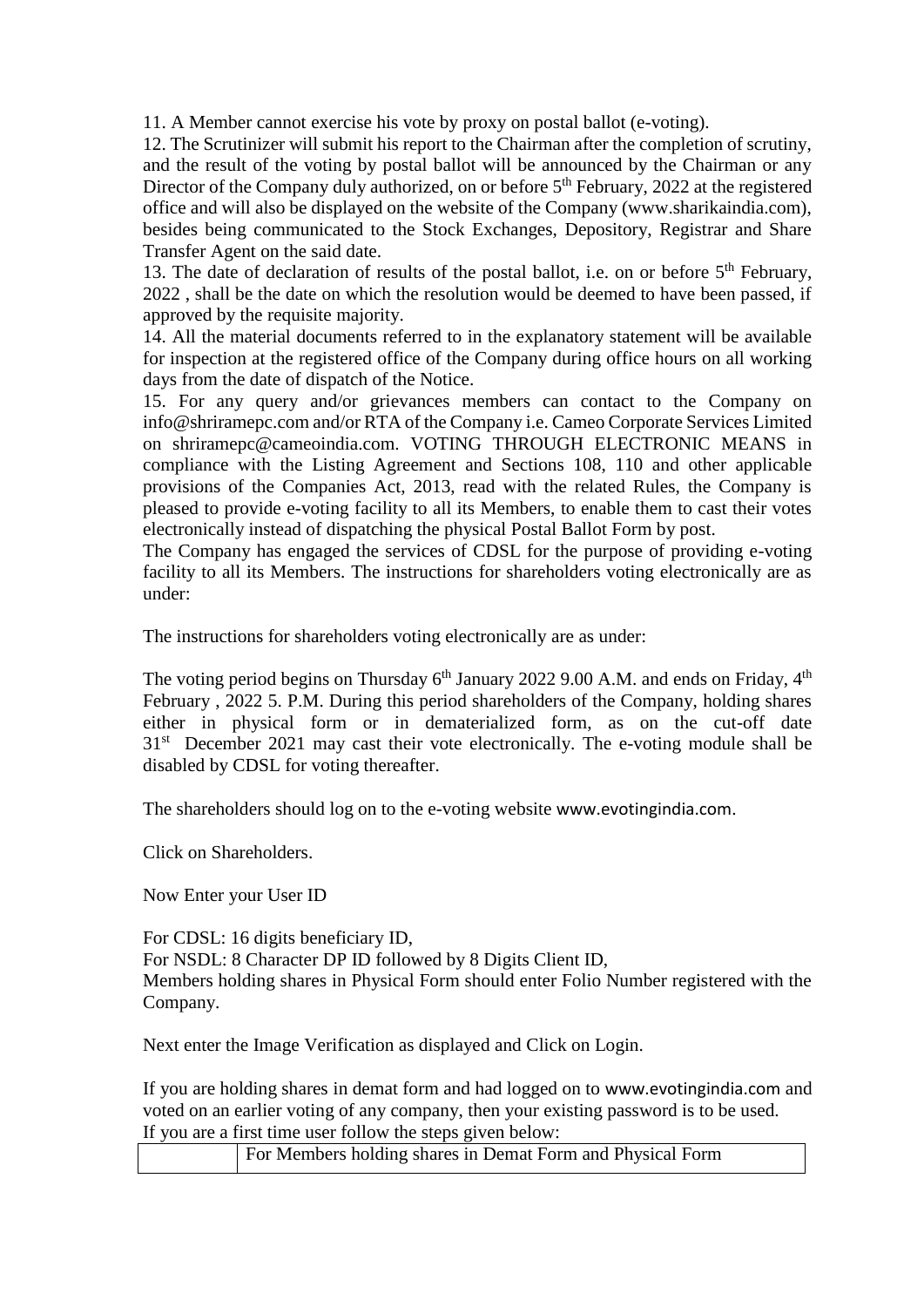| <b>PAN</b>  | Enter your 10-digit alpha-numeric PAN issued by Income Tax Department          |
|-------------|--------------------------------------------------------------------------------|
|             | (Applicable for both demat shareholders as well as physical shareholders)      |
|             |                                                                                |
|             | Members who have not updated their PAN with the Company/Depository             |
|             | Participant are requested to use the first two letters of their name and the 8 |
|             | digits of the sequence number in the PAN field.                                |
|             | In case the sequence number is less than 8 digits enter the applicable         |
|             | number of 0's before the number after the first two characters of the name     |
|             | in CAPITAL letters. E.g. If your name is Ramesh Kumar with sequence            |
|             | number 1 then enter RA00000001 in the PAN field.                               |
| Dividend    | Enter the Dividend Bank Details or Date of Birth (in dd/mm/yyyy format)        |
| Bank        | as recorded in your demat account or in the company records in order to        |
| Details     | login.                                                                         |
| OR Date     | If both the details are not recorded with the depository or company please     |
| Birth<br>οf | enter the member id / folio number in the Dividend Bank details field as       |
| (DOB)       | mentioned in instruction (iv).                                                 |

After entering these details appropriately, click on "SUBMIT" tab.

Members holding shares in physical form will then directly reach the Company selection screen. However, members holding shares in demat form will now reach 'Password Creation' menu wherein they are required to mandatorily enter their login password in the new password field. Kindly note that this password is to be also used by the demat holders for voting for resolutions of any other company on which they are eligible to vote, provided that company opts for e-voting through CDSL platform. It is strongly recommended not to share your password with any other person and take utmost care to keep your password confidential.

For Members holding shares in physical form, the details can be used only for e-voting on the resolutions contained in this Notice.

Click on the EVSN for the relevant <Company Name> on which you choose to vote.

On the voting page, you will see "RESOLUTION DESCRIPTION" and against the same the option "YES/NO" for voting. Select the option YES or NO as desired. The option YES implies that you assent to the Resolution and option NO implies that you dissent to the Resolution.

Click on the "RESOLUTIONS FILE LINK" if you wish to view the entire Resolution details.

After selecting the resolution, you have decided to vote on, click on "SUBMIT". A confirmation box will be displayed. If you wish to confirm your vote, click on "OK", else to change your vote, click on "CANCEL" and accordingly modify your vote.

Once you "CONFIRM" your vote on the resolution, you will not be allowed to modify your vote.

You can also take a print of the votes cast by clicking on "Click here to print" option on the Voting page.